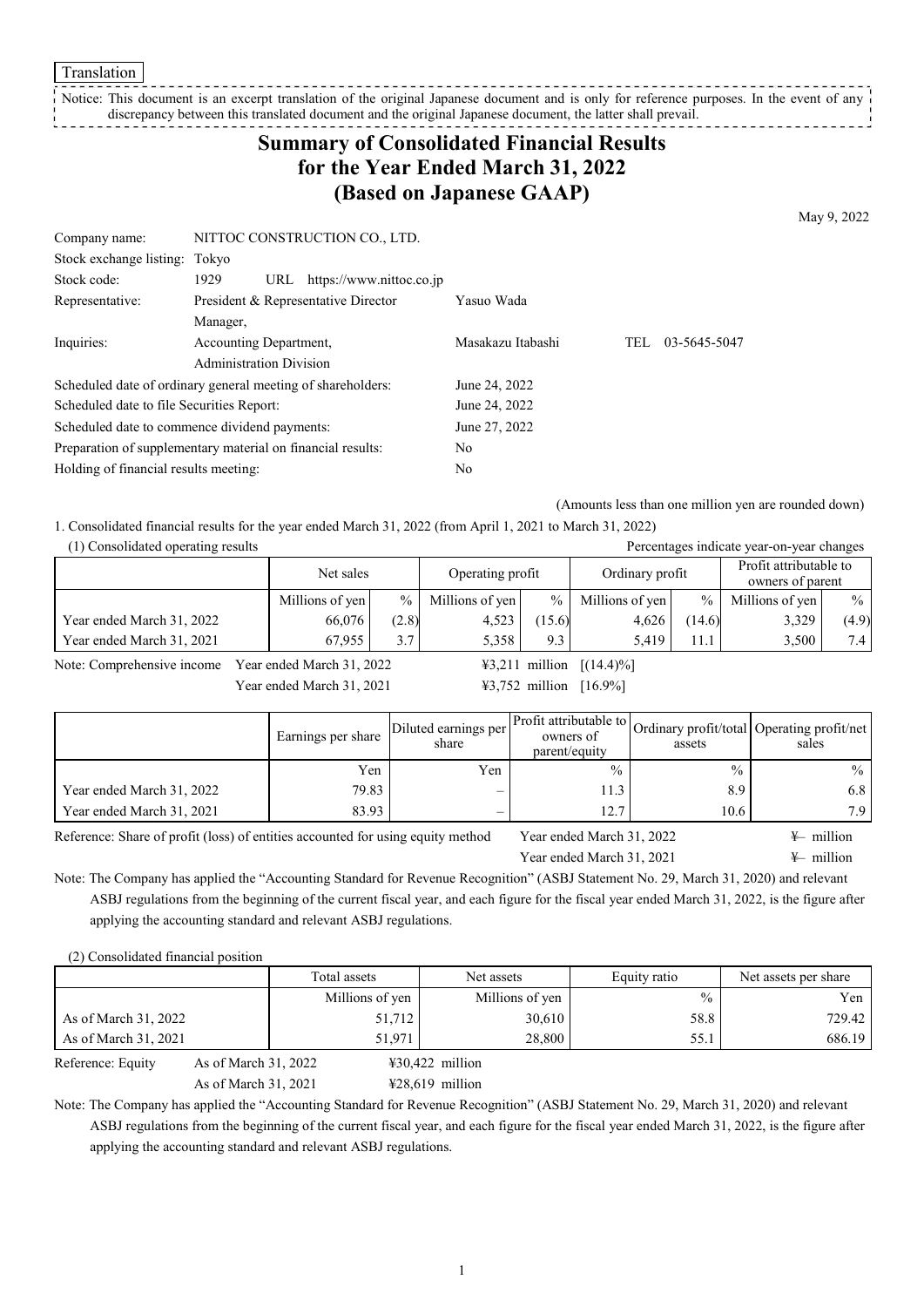#### (3) Consolidated cash flows

|                           | Cash flows from      | Cash flows from      | Cash flows from      | Cash and cash equivalents |
|---------------------------|----------------------|----------------------|----------------------|---------------------------|
|                           | operating activities | investing activities | financing activities | at end of period          |
|                           | Millions of yen      | Millions of yen      | Millions of yen      | Millions of yen           |
| Year ended March 31, 2022 | 4.750                | (23)                 | (1,785)              | 20,723                    |
| Year ended March 31, 2021 | .426                 | (705)                | (1,784)              | 17,722                    |

#### 2. Cash dividends

|                                          |     |                                                                 | Annual dividends per share | Total cash | Dividend payout | Ratio of dividends<br>to net assets |                      |                  |  |
|------------------------------------------|-----|-----------------------------------------------------------------|----------------------------|------------|-----------------|-------------------------------------|----------------------|------------------|--|
|                                          |     | 1st quarter-end 2nd quarter-end 3rd quarter-end Fiscal year-end |                            |            | Total           | dividends (Total)                   | ratio (Consolidated) | (Consolidated)   |  |
|                                          | Yen | Yen                                                             | Yen                        | Yen        | Yen             | Millions of yen                     | $\frac{0}{0}$        | $\%$             |  |
| Year ended March 31, 2021                |     | 8.00                                                            | —                          | 28.00      | 36.00           | 1,501                               | 42.9                 | 5.5              |  |
| Year ended March 31, 2022                |     | 8.00                                                            | –                          | 32.00      | 40.00           | 1,668                               | 50.1                 | 5.7 <sub>1</sub> |  |
| Year ending March 31, 2023<br>(Forecast) |     | 20.00                                                           | $\overline{\phantom{0}}$   | 25.00      | 45.00           |                                     | 61.5                 |                  |  |

Note 1: Breakdown of fiscal year-end dividends for the fiscal year ended March 31, 2022: Ordinary dividend of ¥25.00, and special dividend of ¥7.00

Note 2: Breakdown of fiscal year-end dividends for the fiscal year ending March 31, 2023 (forecast):

Ordinary dividend of ¥20.00, and commemorative dividend of ¥5.00

### 3. Forecast of consolidated financial results for the year ending March 31, 2023 (from April 1, 2022 to March 31, 2023)

| Percentages indicate year-on-year changes |                 |     |                   |     |                     |       |                                            |               |                    |  |  |
|-------------------------------------------|-----------------|-----|-------------------|-----|---------------------|-------|--------------------------------------------|---------------|--------------------|--|--|
|                                           | Net sales       |     | Operating profit  |     | Ordinary profit     |       | Profit attributable to<br>owners of parent |               | Earnings per share |  |  |
|                                           | Millions of yen |     | % Millions of yen |     | $%$ Millions of yen |       | $%$ Millions of yen                        | $\frac{0}{0}$ | Yen                |  |  |
| Six months ending<br>September 30, 2022   | 31,000          | 4.0 | .400              | 1.9 | 1,400               | (1.2) | 920                                        | (1.9)         | 22.06              |  |  |
| Full year                                 | 68.500          | 3.7 | 4.600             | 1.7 | 4.550               | (1.6) | 3.050                                      | (8.4)         | 73.13              |  |  |

No

4. Notes

(changes in specified subsidiaries resulting in the change in scope of consolidation):

(2) Changes in accounting policies, changes in accounting estimates, and restatement of prior period financial statements

| Changes in accounting policies due to revisions to accounting standards and other regulations: | Yes. |
|------------------------------------------------------------------------------------------------|------|
| Changes in accounting policies due to other reasons:                                           | No.  |
| Changes in accounting estimates:                                                               | No.  |
| Restatement of prior period financial statements:                                              | No.  |

(3) Number of issued shares (common shares)

Total number of issued shares at the end of the period (including treasury shares)

| As of March 31, 2022                               |  | 41,708,367 shares   As of March 31, 2021      | 43,919,291 shares |  |
|----------------------------------------------------|--|-----------------------------------------------|-------------------|--|
| Number of treasury shares at the end of the period |  |                                               |                   |  |
| As of March 31, 2022                               |  | 1,321 shares   As of March 31, 2021           | 2,210,924 shares  |  |
| Average number of shares during the period         |  |                                               |                   |  |
| Year ended March 31, 2022                          |  | 41,707,756 shares   Year ended March 31, 2021 | 41,709,182 shares |  |

Note: The Company canceled 2,210,924 treasury shares on May 31, 2021, in accordance with a resolution passed at a meeting of the Board of Directors held on May 7, 2021.

<sup>(1)</sup> Changes in significant subsidiaries during the year ended March 31, 2022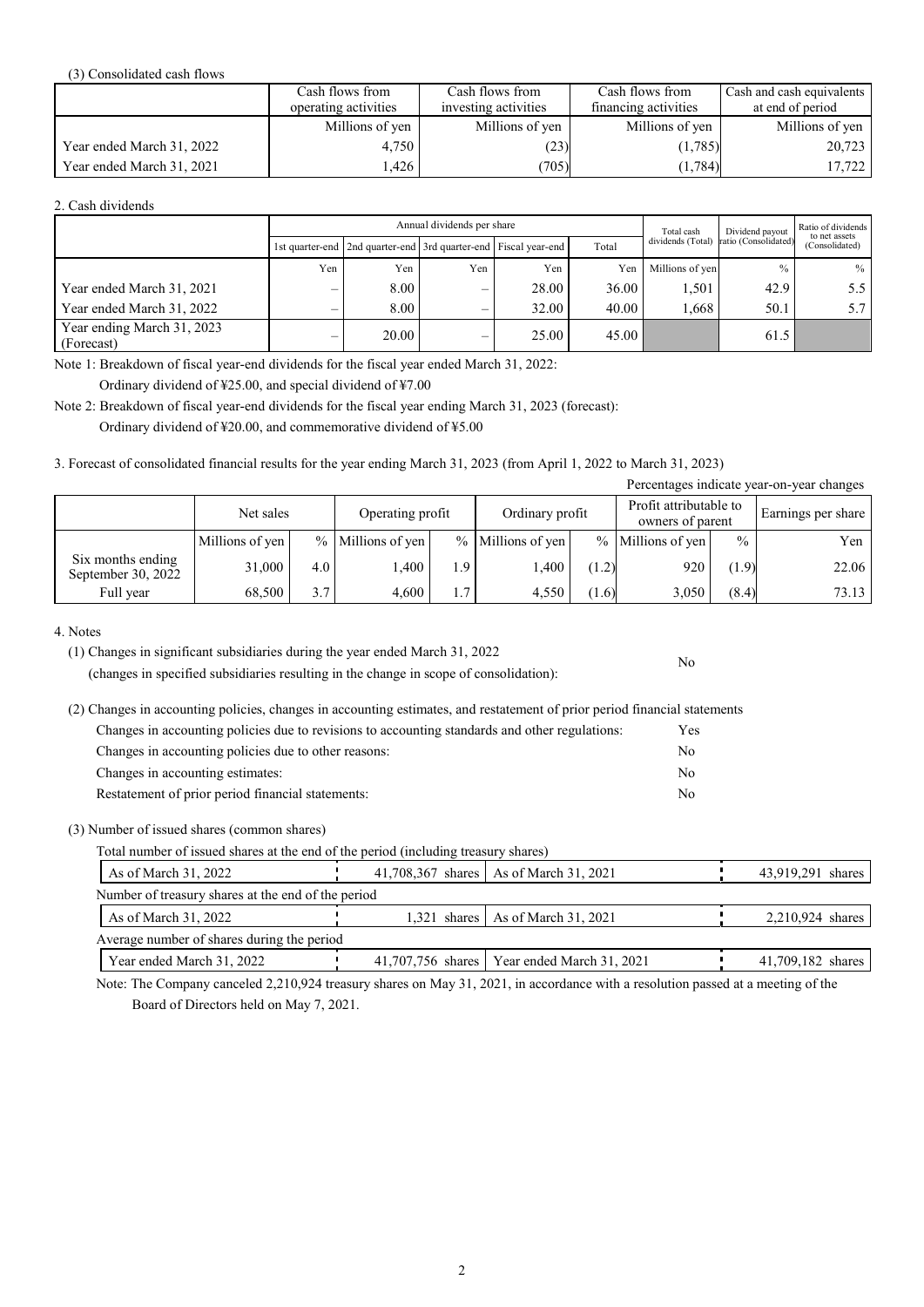#### Reference: Summary of non-consolidated financial results

### 1. Non-consolidated financial results for the year ended March 31, 2022 (from April 1, 2021 to March 31, 2022)

(1) Non-consolidated operating results Percentages indicate year-on-year changes

| $(1)$ . On consensation operating reserve |                 |               |                  |       | I siverproduced the same of the strain of the second strain and the second strain of the second strain of the s |        |                 |       |
|-------------------------------------------|-----------------|---------------|------------------|-------|-----------------------------------------------------------------------------------------------------------------|--------|-----------------|-------|
|                                           | Net sales       |               | Operating profit |       | Ordinary profit                                                                                                 |        | Profit          |       |
|                                           | Millions of yen | $\frac{0}{0}$ | Millions of yen  | $%$   | Millions of yen                                                                                                 | $\%$   | Millions of yen | $\%$  |
| Year ended March 31, 2022                 | 63,931          | (3.9)         | 4,313            | 17.0) | 4,579                                                                                                           | (12.0) | 3,354           | (1.6) |
| Year ended March 31, 2021                 | 66.520          | 4.0           | 5.199            | 11.7  | 5.259                                                                                                           | 13.8   | 3.407           | 10.0  |

|                           | Earnings per share | Diluted earnings per share |
|---------------------------|--------------------|----------------------------|
|                           | Yen                | Yen                        |
| Year ended March 31, 2022 | 80.43              |                            |
| Year ended March 31, 2021 | 81.70              |                            |

(2) Non-consolidated financial position

|                      | Total assets    | Net assets      | Equity ratio | Net assets per share |
|----------------------|-----------------|-----------------|--------------|----------------------|
|                      | Millions of yen | Millions of yen | $\%$         | Yen                  |
| As of March 31, 2022 | 50,647          | 30,099          | 59.4         | 721.69               |
| As of March 31, 2021 | 51,036          | 28,350          | 55.5         | 679.74               |

Reference: Equity As of March 31, 2022  $\text{\textdegree{}}\,30,099$  million

As of March 31, 2021  $\text{\#28,350}$  million

### 2. Forecast of non-consolidated financial results for the year ending March 31, 2023 (from April 1, 2022 to March 31, 2023)

|                                         |                 |     |                     |     |                   |        |                   |               | Percentages indicate year-on-year changes |
|-----------------------------------------|-----------------|-----|---------------------|-----|-------------------|--------|-------------------|---------------|-------------------------------------------|
|                                         | Net sales       |     | Operating profit    |     | Ordinary profit   |        | Profit            |               | Earnings per share                        |
|                                         | Millions of yen |     | $%$ Millions of yen |     | % Millions of yen |        | % Millions of yen | $\frac{0}{0}$ | Yen                                       |
| Six months ending<br>September 30, 2022 | 30,000          | 3.5 | .300                | 1.4 | 1,300             | (12.2) | 849               | (18.9)        | 20.36                                     |
| Full year                               | 66,500          | 4.0 | 4.350               | 0.8 | 4.280             | (6.5)  | 2,850             | (15.0)        | 68.33                                     |

\* Financial results reports are exempt from audit conducted by certified public accountants or an audit corporation.

\* Proper use of forecasts of financial results, and other special matters

Financial results forecasts are based on information available to the Company at the time of release of this document. Actual financial results may differ from the forecast figures due to various factors going forward.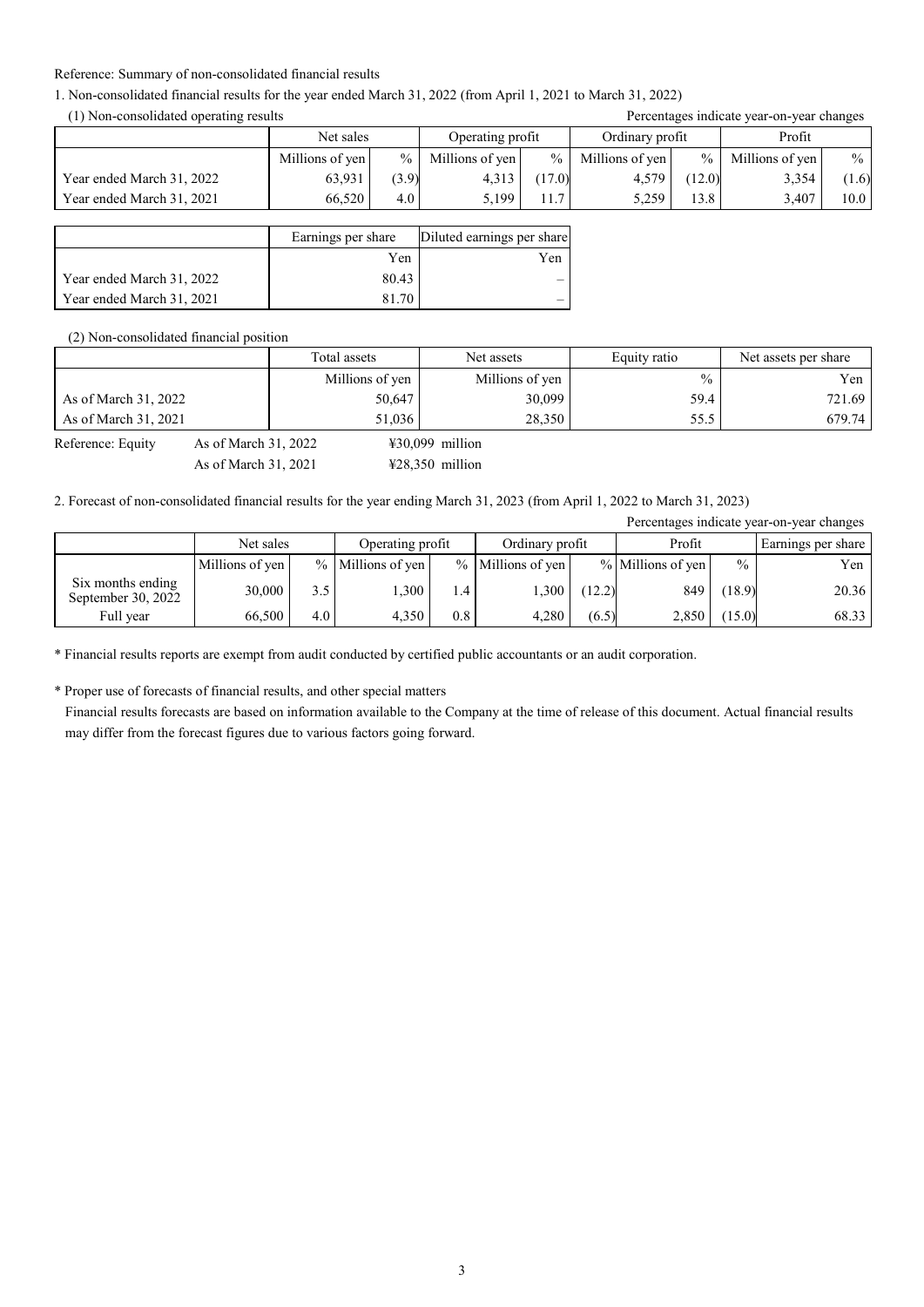# **Consolidated financial statements**

**Consolidated balance sheets**

|                                                         |                      | (Millions of yen)    |
|---------------------------------------------------------|----------------------|----------------------|
|                                                         | As of March 31, 2021 | As of March 31, 2022 |
| Assets                                                  |                      |                      |
| Current assets                                          |                      |                      |
| Cash and deposits                                       | 17,722               | 20,723               |
| Notes receivable, accounts receivable from completed    |                      |                      |
| construction contracts and other                        | 19,666               |                      |
| Notes receivable, accounts receivable from completed    |                      | 17,934               |
| construction contracts and other and contract assets    |                      |                      |
| Electronically recorded monetary claims - operating     | 2,921                | 2,563                |
| Merchandise and finished goods                          | 9                    | 25                   |
| Real estate for sale                                    | $\theta$             | $\mathbf{0}$         |
| Costs on construction contracts in progress             | 1,359                | 301                  |
| Raw materials and supplies                              | 243                  | 285                  |
| Other                                                   | 360                  | 693                  |
| Allowance for doubtful accounts                         | (2)                  | (2)                  |
| Total current assets                                    | 42,282               | 42,526               |
| Non-current assets                                      |                      |                      |
| Property, plant and equipment                           |                      |                      |
| Buildings and structures, net                           | 1,645                | 1.639                |
| Machinery, vehicles, tools, furniture and fixtures, net | 1,133                | 1,314                |
| Land                                                    | 2,638                | 2,578                |
| Leased assets, net                                      | 13                   | $\mathbf{0}$         |
| Construction in progress                                | 166                  | 253                  |
| Other, net                                              | $\overline{2}$       | 2                    |
| Total property, plant and equipment                     | 5,598                | 5,787                |
| Intangible assets                                       | 445                  | 607                  |
| Investments and other assets                            |                      |                      |
| Investment securities                                   | 974                  | 417                  |
| Deferred tax assets                                     | 2,127                | 2,003                |
| Other                                                   | 602                  | 403                  |
| Allowance for doubtful accounts                         | (59)                 | (32)                 |
| Total investments and other assets                      | 3,644                | 2,791                |
| Total non-current assets                                | 9,689                | 9,185                |
| Total assets                                            | 51,971               | 51,712               |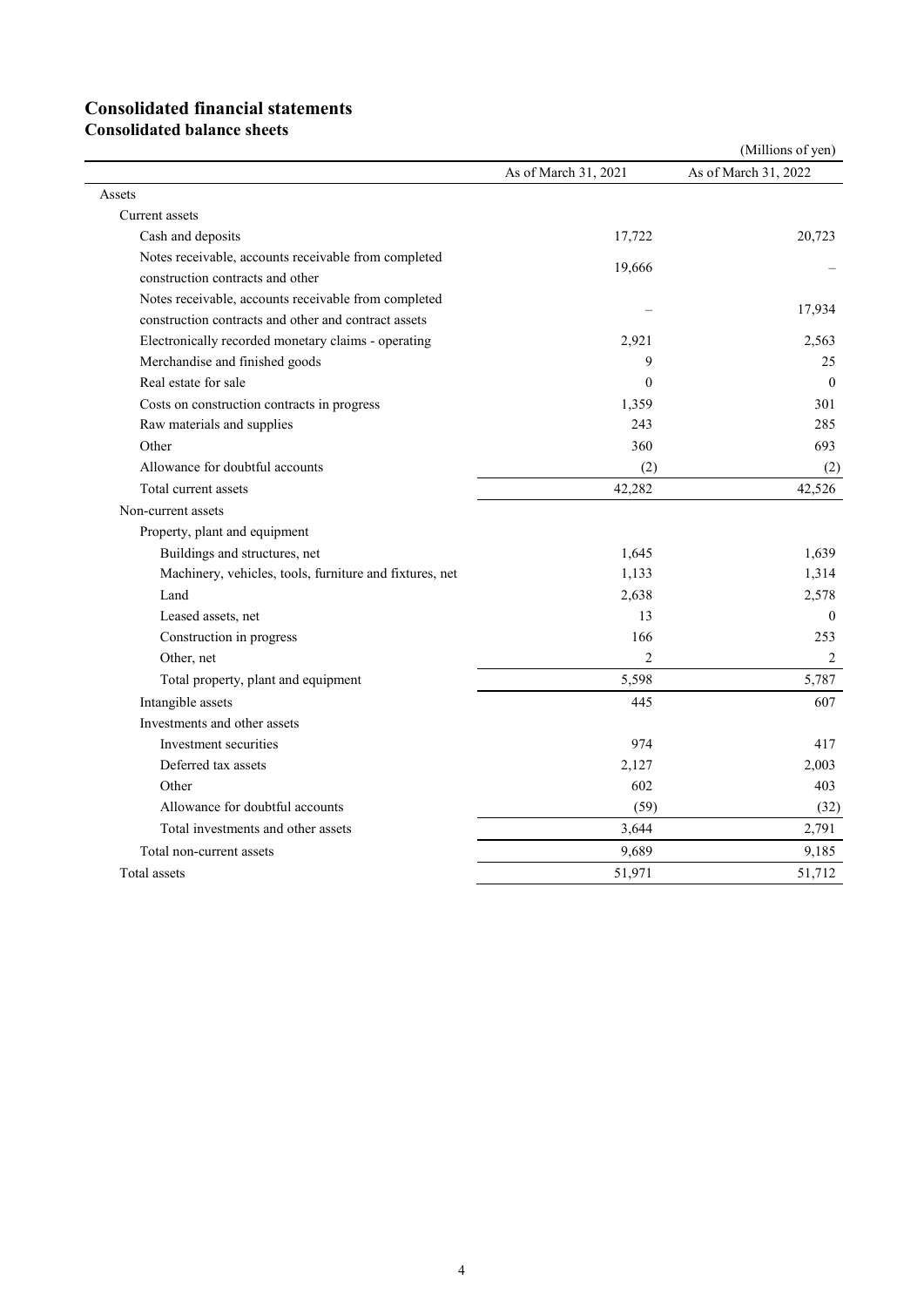|                                                            |                      | (Millions of yen)    |
|------------------------------------------------------------|----------------------|----------------------|
|                                                            | As of March 31, 2021 | As of March 31, 2022 |
| Liabilities                                                |                      |                      |
| Current liabilities                                        |                      |                      |
| Notes payable, accounts payable for construction contracts | 11,339               | 11,921               |
| and other                                                  |                      |                      |
| Short-term borrowings                                      | 278                  |                      |
| Advances received on construction contracts in progress    | 2,032                | 593                  |
| Lease liabilities                                          | 3                    | $\theta$             |
| Income taxes payable                                       | 1,274                | 555                  |
| Provision for warranties for completed construction        | 24                   | 25                   |
| Provision for loss on construction contracts               | 286                  | 168                  |
| Provision for bonuses                                      | 1,501                | 1,150                |
| Provision for bonuses for directors (and other officers)   | 36                   | 33                   |
| Other                                                      | 2,156                | 2,341                |
| Total current liabilities                                  | 18,931               | 16,790               |
| Non-current liabilities                                    |                      |                      |
| Lease liabilities                                          | 5                    | $\overline{4}$       |
| Retirement benefit liability                               | 4,162                | 4,209                |
| Other                                                      | 71                   | 97                   |
| Total non-current liabilities                              | 4,239                | 4,311                |
| Total liabilities                                          | 23,171               | 21,101               |
| Net assets                                                 |                      |                      |
| Shareholders' equity                                       |                      |                      |
| Share capital                                              | 6,052                | 6.052                |
| Capital surplus                                            | 2,022                | 1,753                |
| Retained earnings                                          | 21,419               | 22,560               |
| Treasury shares                                            | (1,057)              | (0)                  |
| Total shareholders' equity                                 | 28,436               | 30,365               |
| Accumulated other comprehensive income                     |                      |                      |
| Valuation difference on available-for-sale securities      | 312                  | 112                  |
| Foreign currency translation adjustment                    | (34)                 | 3                    |
| Remeasurements of defined benefit plans                    | (95)                 | (58)                 |
| Total accumulated other comprehensive income               | 183                  | 56                   |
| Non-controlling interests                                  | 180                  | 188                  |
| Total net assets                                           | 28,800               | 30,610               |
| Total liabilities and net assets                           | 51,971               | 51,712               |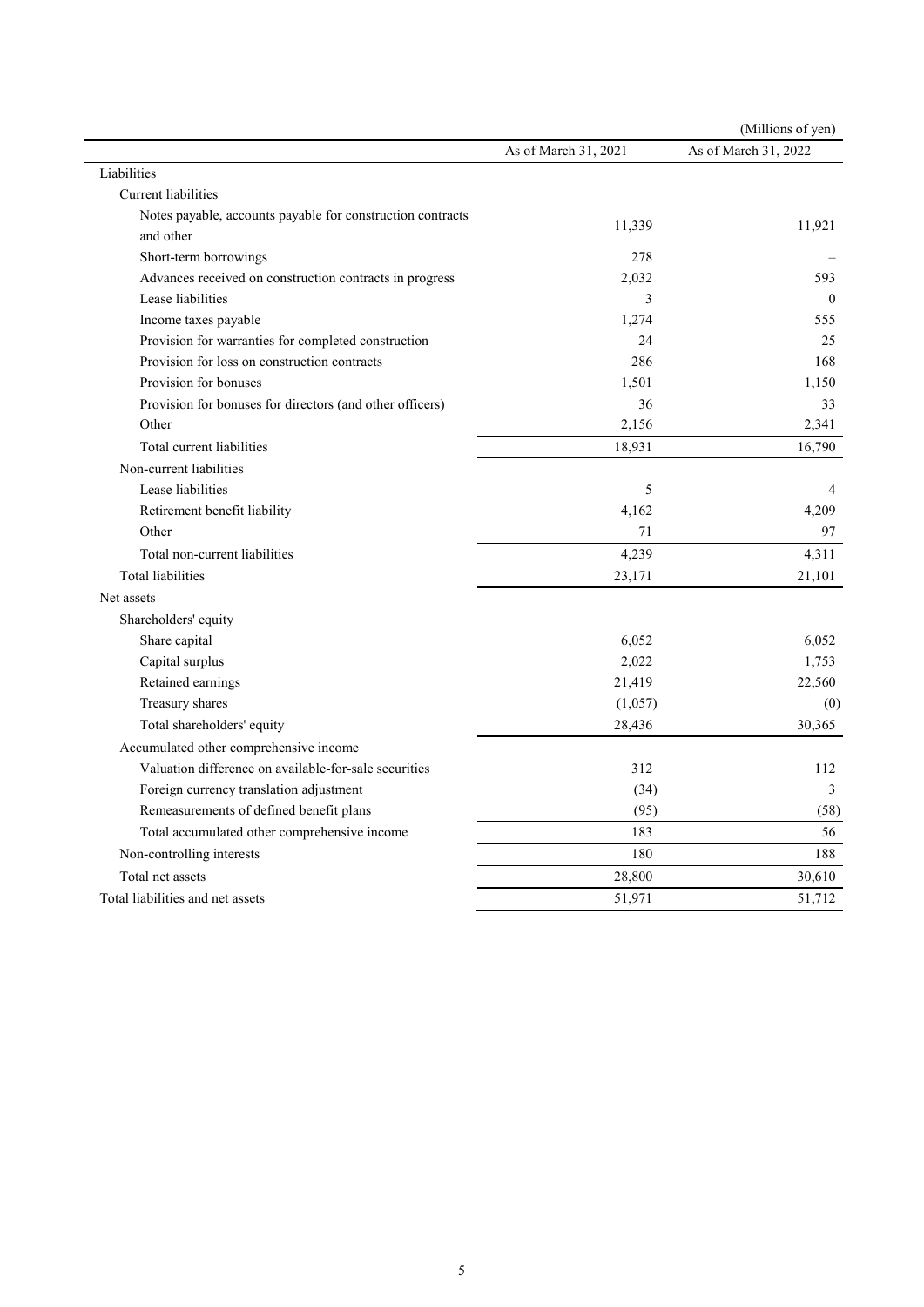### **Consolidated statements of income and consolidated statements of comprehensive income Consolidated statements of income**

|                                                   |                   | (Millions of yen) |
|---------------------------------------------------|-------------------|-------------------|
|                                                   | Fiscal year ended | Fiscal year ended |
|                                                   | March 31, 2021    | March 31, 2022    |
| Net sales                                         |                   |                   |
| Net sales of completed construction contracts     | 67,718            | 65,882            |
| Sales in other businesses                         | 237               | 194               |
| Total net sales                                   | 67,955            | 66,076            |
| Cost of sales                                     |                   |                   |
| Cost of sales of completed construction contracts | 54,959            | 53,849            |
| Cost of sales in other businesses                 | 142               | 92                |
| Total cost of sales                               | 55,102            | 53,941            |
| Gross profit                                      |                   |                   |
| Gross profit on completed construction contracts  | 12,759            | 12,032            |
| Gross profit - other business                     | 94                | 102               |
| Total gross profit                                | 12,853            | 12,134            |
| Selling, general and administrative expenses      | 7,495             | 7,611             |
| Operating profit                                  | 5,358             | 4,523             |
| Non-operating income                              |                   |                   |
| Interest income                                   | 16                | 7                 |
| Dividend income                                   | 34                | 36                |
| Patent income                                     | 13                | 16                |
| Foreign exchange gains                            | 32                | 49                |
| Other                                             | 9                 | 29                |
| Total non-operating income                        | 107               | 139               |
| Non-operating expenses                            |                   |                   |
| Interest expenses                                 | 6                 | 5                 |
| Guarantee commission                              | 30                | 22                |
| Commission for syndicated loans                   | 5                 | 5                 |
| Other                                             | 3                 | 2                 |
| Total non-operating expenses                      | 46                | 35                |
| Ordinary profit                                   | 5,419             | 4,626             |
| Extraordinary income                              |                   |                   |
| Gain on sale of non-current assets                | 15                | $\overline{0}$    |
| Gain on sale of investment securities             |                   | 372               |
| Total extraordinary income                        | 15                | 372               |
| <b>Extraordinary losses</b>                       |                   |                   |
| Loss on sale and retirement of non-current assets | 3                 | 11                |
| Impairment losses                                 | 211               |                   |
| Other                                             | 1                 |                   |
| Total extraordinary losses                        | 217               | 11                |
| Profit before income taxes                        | 5,218             | 4,986             |
| Income taxes - current                            | 1,965             | 1,513             |
| Income taxes - deferred                           | (243)             | 155               |
| Total income taxes                                | 1,722             | 1,668             |
| Profit                                            | 3,495             | 3,318             |
| Loss attributable to non-controlling interests    |                   |                   |
|                                                   | (5)               | (11)              |
| Profit attributable to owners of parent           | 3,500             | 3,329             |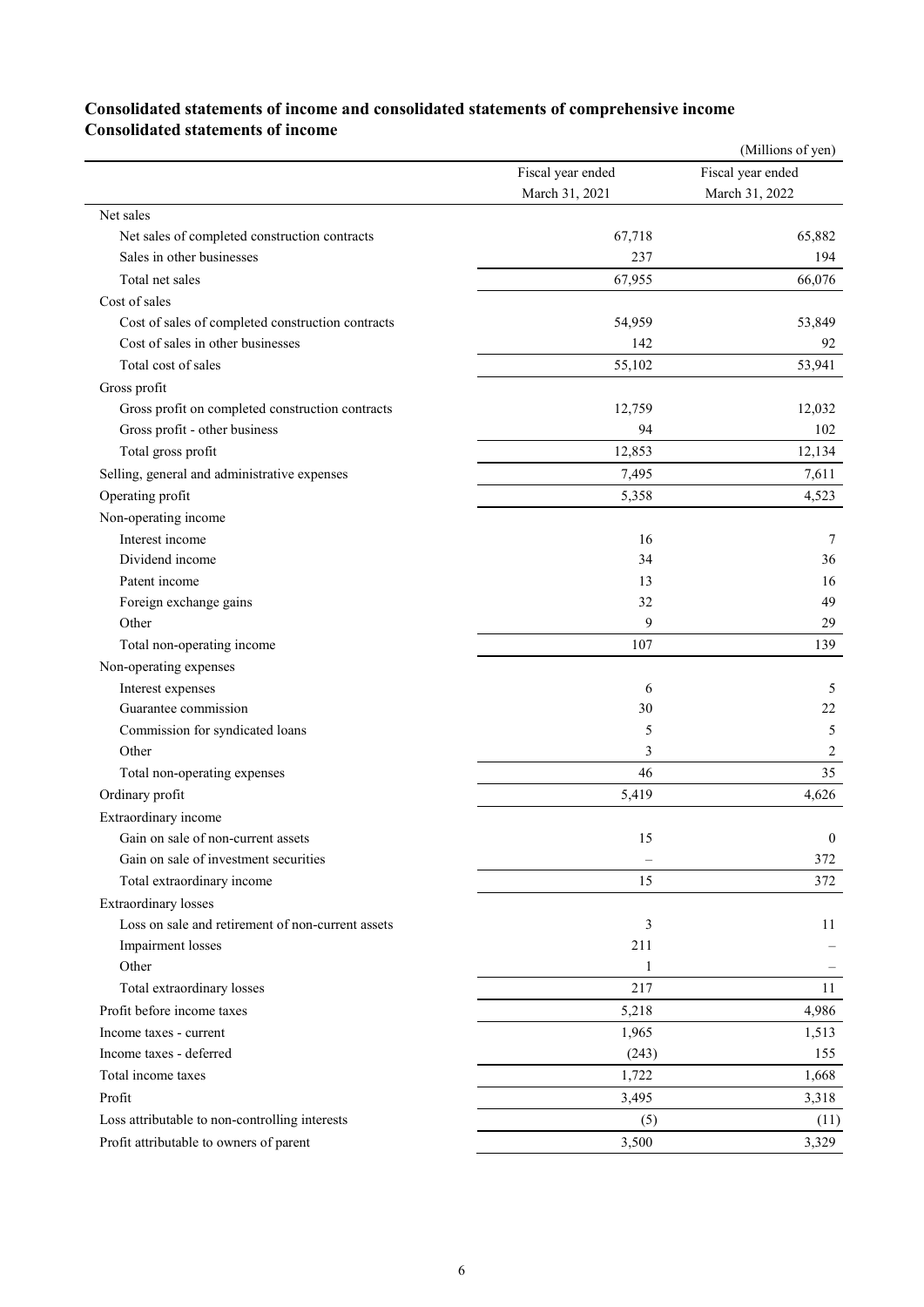## **Consolidated statements of comprehensive income**

|                                                                   |                   | (Millions of yen) |
|-------------------------------------------------------------------|-------------------|-------------------|
|                                                                   | Fiscal year ended | Fiscal year ended |
|                                                                   | March 31, 2021    | March 31, 2022    |
| Profit                                                            | 3,495             | 3,318             |
| Other comprehensive income                                        |                   |                   |
| Valuation difference on available-for-sale securities             | 124               | (200)             |
| Foreign currency translation adjustment                           | 69                | 57                |
| Remeasurements of defined benefit plans, net of tax               | 63                | 35                |
| Total other comprehensive income                                  | 256               | (106)             |
| Comprehensive income                                              | 3,752             | 3,211             |
| Comprehensive income attributable to                              |                   |                   |
| Comprehensive income attributable to owners of parent             | 3,733             | 3,203             |
| Comprehensive income attributable to non-controlling<br>interests | 18                | 8                 |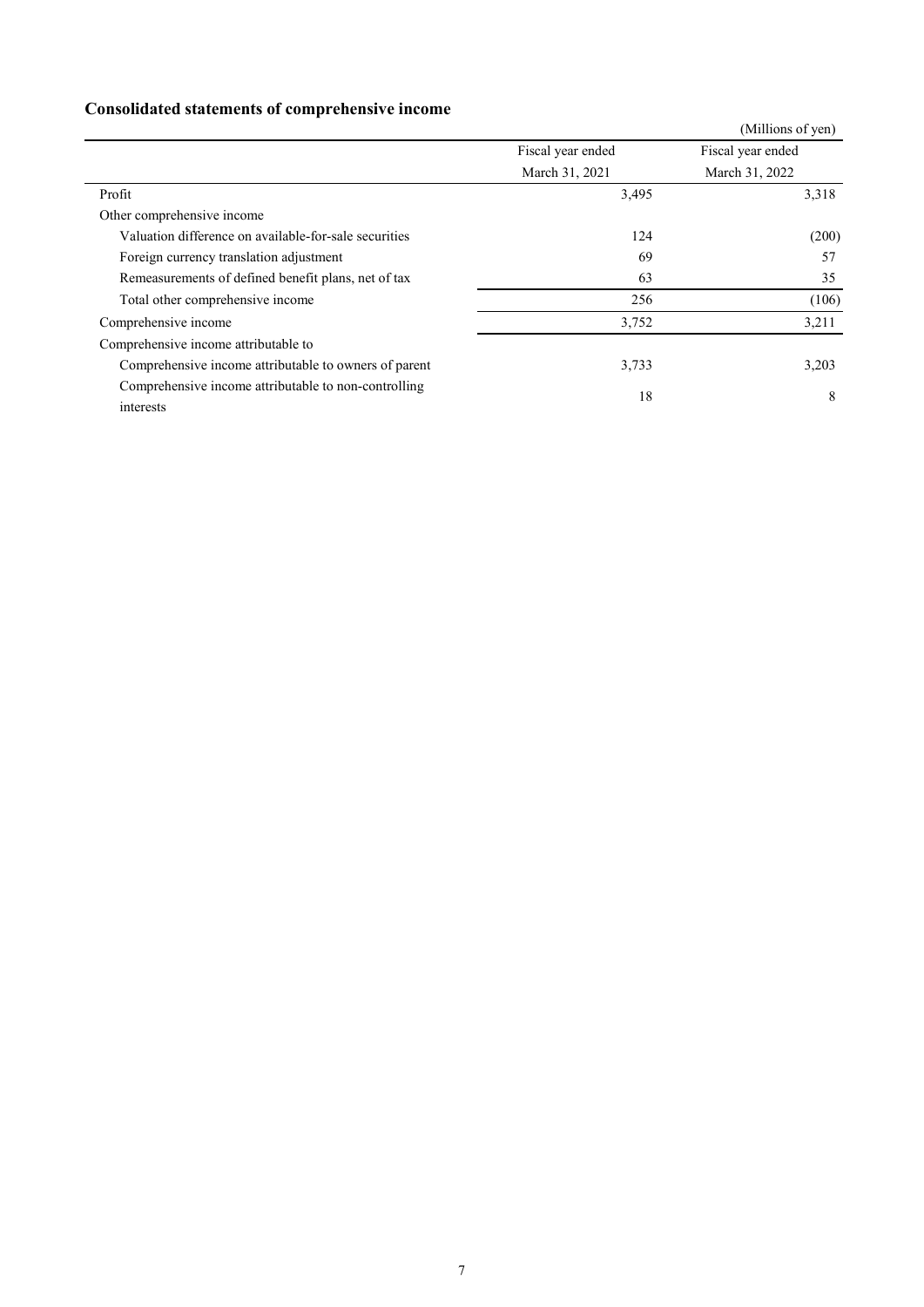### **Consolidated statements of changes in equity**

Fiscal year ended March 31, 2021

|                                                                  |               |                  | Shareholders' equity |                  |                                  |
|------------------------------------------------------------------|---------------|------------------|----------------------|------------------|----------------------------------|
|                                                                  | Share capital | Capital surplus  | Retained earnings    | Treasury shares  | Total<br>shareholders'<br>equity |
| Balance at<br>beginning of<br>period                             | 6,052         | 2,022            | 19,420               | (1,056)          | 26,438                           |
| Cumulative<br>effects of<br>changes in<br>accounting<br>policies |               |                  |                      |                  |                                  |
| Restated<br>balance                                              | 6,052         | 2,022            | 19,420               | (1,056)          | 26,438                           |
| Changes during<br>period                                         |               |                  |                      |                  |                                  |
| Dividends of<br>surplus                                          |               |                  | (1, 501)             |                  | (1,501)                          |
| Profit<br>attributable to<br>owners of<br>parent                 |               |                  | 3,500                |                  | 3,500                            |
| Purchase of<br>treasury<br>shares                                |               |                  |                      | (1)              | (1)                              |
| Disposal of<br>treasury<br>shares                                |               | $\boldsymbol{0}$ |                      | $\boldsymbol{0}$ | $\overline{0}$                   |
| Cancellation<br>of treasury<br>shares                            |               |                  |                      |                  |                                  |
| Net changes<br>in items other<br>than<br>shareholders'<br>equity |               |                  |                      |                  |                                  |
| Total changes<br>during period                                   |               | $\boldsymbol{0}$ | 1,998                | (1)              | 1,997                            |
| Balance at end<br>of period                                      | 6,052         | 2,022            | 21,419               | (1,057)          | 28,436                           |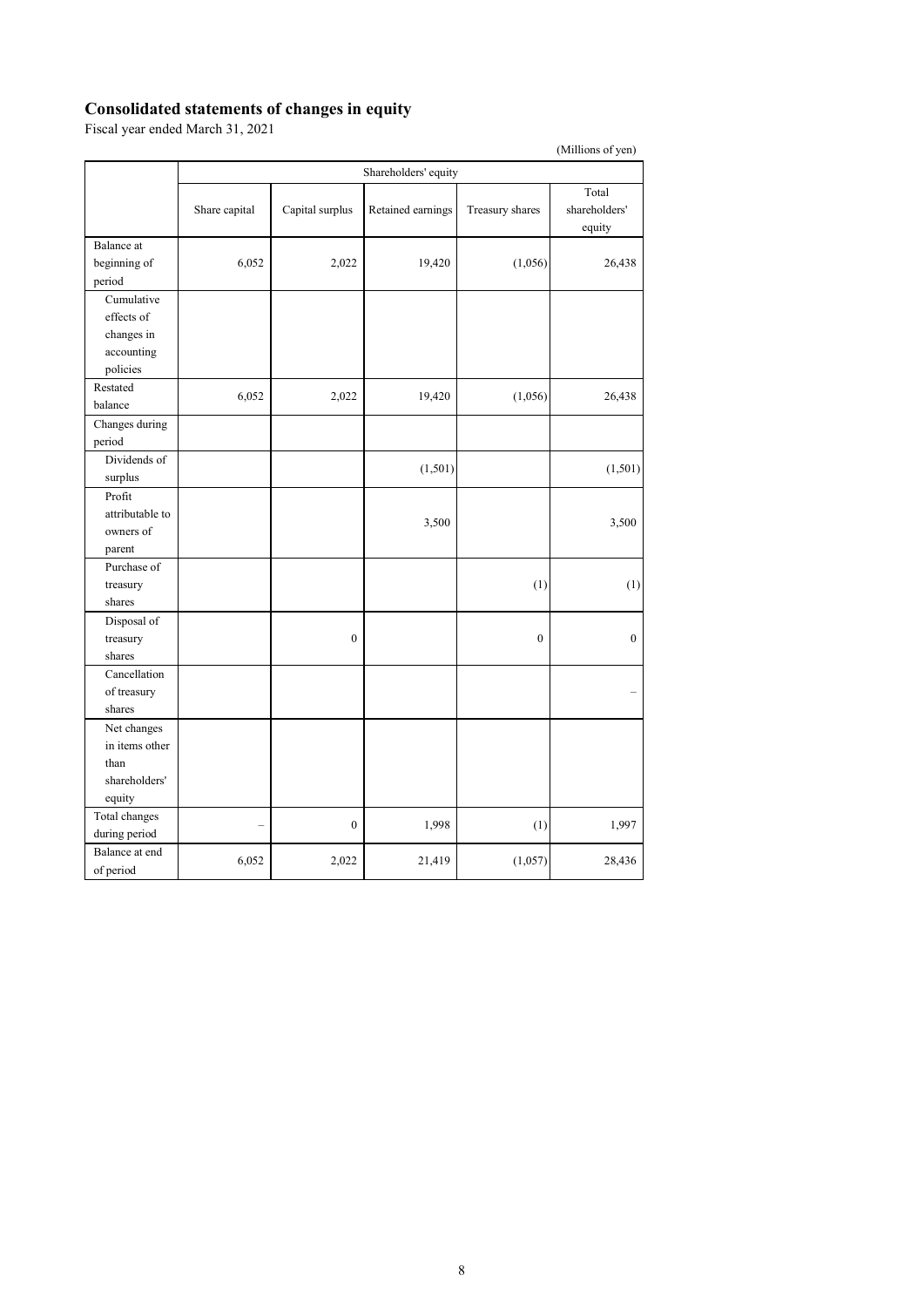|                 | Accumulated other comprehensive income                         |                                               |                                               |                                                       |                              |                  |
|-----------------|----------------------------------------------------------------|-----------------------------------------------|-----------------------------------------------|-------------------------------------------------------|------------------------------|------------------|
|                 | Valuation<br>difference on<br>available-for-sale<br>securities | Foreign currency<br>translation<br>adjustment | Remeasurements<br>of defined benefit<br>plans | Total accumulated<br>other<br>comprehensive<br>income | Non-controlling<br>interests | Total net assets |
| Balance at      |                                                                |                                               |                                               |                                                       |                              |                  |
| beginning of    | 188                                                            | (79)                                          | (158)                                         | (49)                                                  | 161                          | 26,550           |
| period          |                                                                |                                               |                                               |                                                       |                              |                  |
| Cumulative      |                                                                |                                               |                                               |                                                       |                              |                  |
| effects of      |                                                                |                                               |                                               |                                                       |                              |                  |
| changes in      |                                                                |                                               |                                               |                                                       |                              |                  |
| accounting      |                                                                |                                               |                                               |                                                       |                              |                  |
| policies        |                                                                |                                               |                                               |                                                       |                              |                  |
| Restated        | 188                                                            | (79)                                          | (158)                                         | (49)                                                  | 161                          | 26,550           |
| balance         |                                                                |                                               |                                               |                                                       |                              |                  |
| Changes during  |                                                                |                                               |                                               |                                                       |                              |                  |
| period          |                                                                |                                               |                                               |                                                       |                              |                  |
| Dividends of    |                                                                |                                               |                                               |                                                       |                              | (1,501)          |
| surplus         |                                                                |                                               |                                               |                                                       |                              |                  |
| Profit          |                                                                |                                               |                                               |                                                       |                              |                  |
| attributable to |                                                                |                                               |                                               |                                                       |                              | 3,500            |
| owners of       |                                                                |                                               |                                               |                                                       |                              |                  |
| parent          |                                                                |                                               |                                               |                                                       |                              |                  |
| Purchase of     |                                                                |                                               |                                               |                                                       |                              |                  |
| treasury        |                                                                |                                               |                                               |                                                       |                              | (1)              |
| shares          |                                                                |                                               |                                               |                                                       |                              |                  |
| Disposal of     |                                                                |                                               |                                               |                                                       |                              |                  |
| treasury        |                                                                |                                               |                                               |                                                       |                              | $\boldsymbol{0}$ |
| shares          |                                                                |                                               |                                               |                                                       |                              |                  |
| Cancellation    |                                                                |                                               |                                               |                                                       |                              |                  |
| of treasury     |                                                                |                                               |                                               |                                                       |                              |                  |
| shares          |                                                                |                                               |                                               |                                                       |                              |                  |
| Net changes     |                                                                |                                               |                                               |                                                       |                              |                  |
| in items other  |                                                                |                                               |                                               |                                                       |                              |                  |
| than            | 124                                                            | 45                                            | 63                                            | 232                                                   | 18                           | 251              |
| shareholders'   |                                                                |                                               |                                               |                                                       |                              |                  |
| equity          |                                                                |                                               |                                               |                                                       |                              |                  |
| Total changes   | 124                                                            | 45                                            | 63                                            | 232                                                   | 18                           | 2,249            |
| during period   |                                                                |                                               |                                               |                                                       |                              |                  |
| Balance at end  | 312                                                            | (34)                                          | (95)                                          | 183                                                   | 180                          | 28,800           |
| of period       |                                                                |                                               |                                               |                                                       |                              |                  |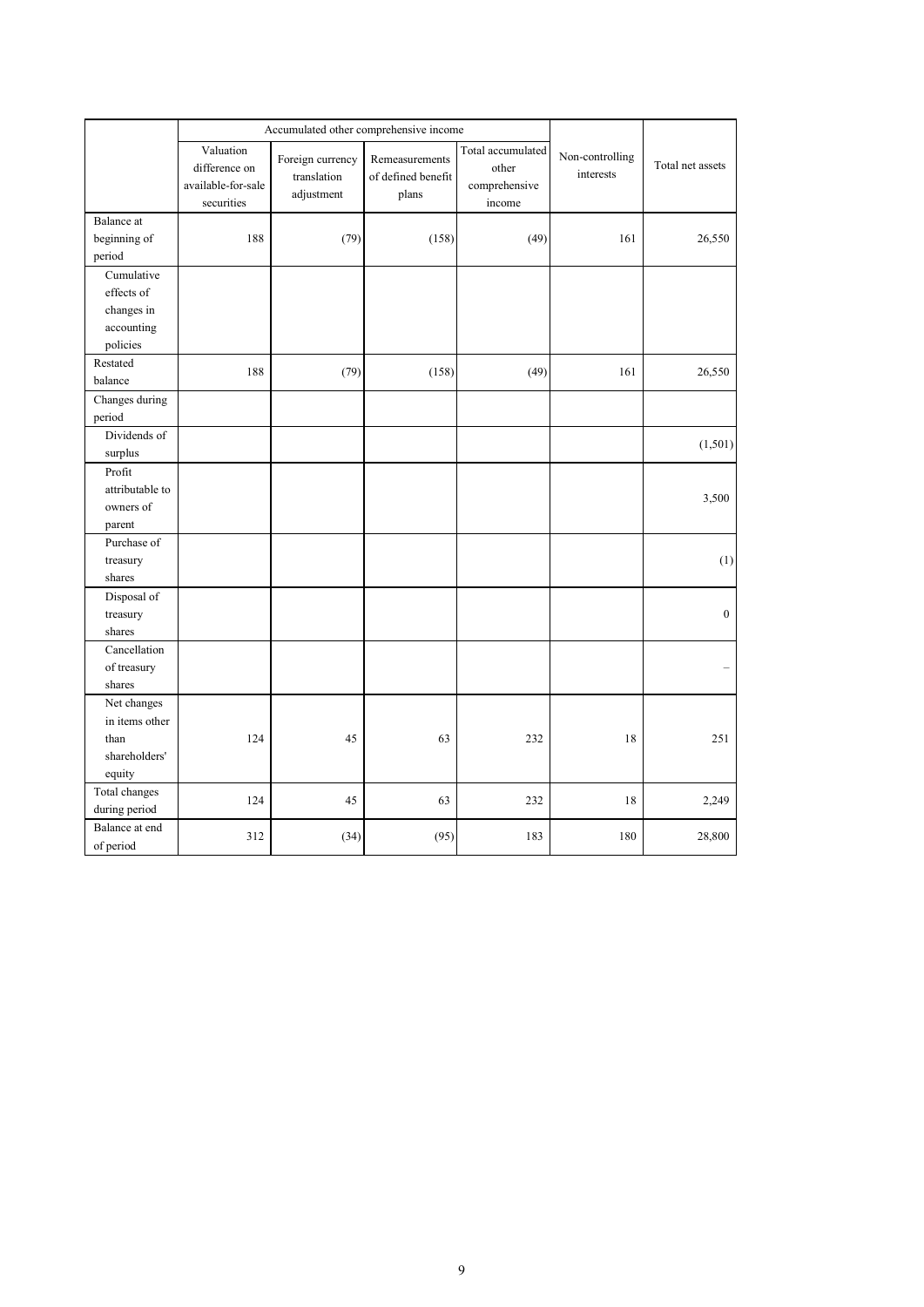### Fiscal year ended March 31, 2022

|                                                                  | Shareholders' equity     |                 |                   |                 |                                  |
|------------------------------------------------------------------|--------------------------|-----------------|-------------------|-----------------|----------------------------------|
|                                                                  | Share capital            | Capital surplus | Retained earnings | Treasury shares | Total<br>shareholders'<br>equity |
| Balance at<br>beginning of<br>period                             | 6,052                    | 2,022           | 21,419            | (1,057)         | 28,436                           |
| Cumulative<br>effects of<br>changes in<br>accounting<br>policies |                          |                 | 102               |                 | 102                              |
| Restated<br>balance                                              | 6,052                    | 2,022           | 21,521            | (1,057)         | 28,538                           |
| Changes during<br>period                                         |                          |                 |                   |                 |                                  |
| Dividends of<br>surplus                                          |                          |                 | (1,501)           |                 | (1,501)                          |
| Profit<br>attributable to<br>owners of<br>parent                 |                          |                 | 3,329             |                 | 3,329                            |
| Purchase of<br>treasury<br>shares                                |                          |                 |                   | (0)             | (0)                              |
| Disposal of<br>treasury<br>shares                                |                          |                 |                   |                 |                                  |
| Cancellation<br>of treasury<br>shares                            |                          | (269)           | (788)             | 1,057           |                                  |
| Net changes<br>in items other<br>than<br>shareholders'<br>equity |                          |                 |                   |                 |                                  |
| Total changes<br>during period                                   | $\overline{\phantom{0}}$ | (269)           | 1,039             | 1,056           | 1,826                            |
| Balance at end<br>of period                                      | 6,052                    | 1,753           | 22,560            | (0)             | 30,365                           |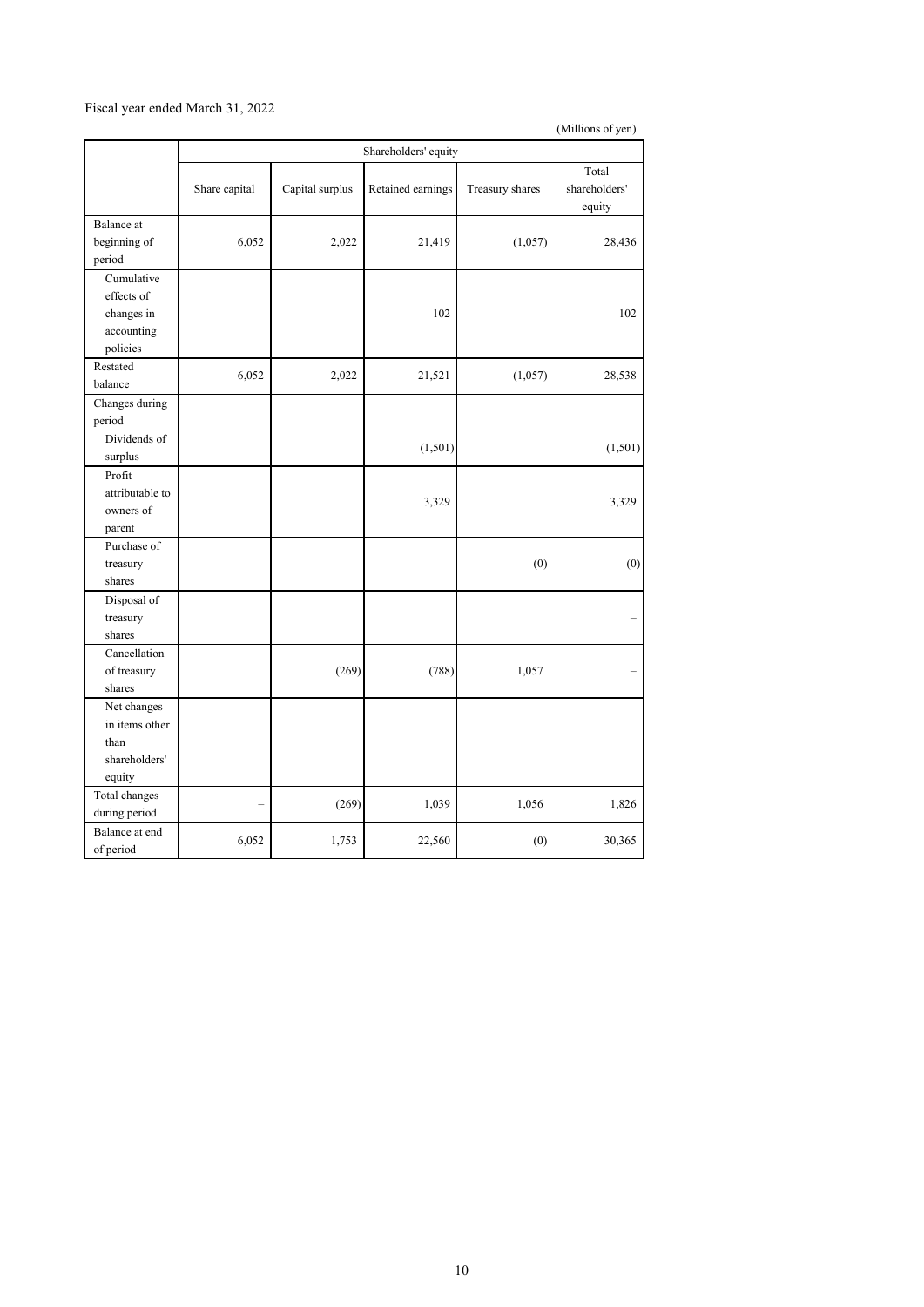|                 | Accumulated other comprehensive income                         |                                               |                                               |                                                       |                              |                  |
|-----------------|----------------------------------------------------------------|-----------------------------------------------|-----------------------------------------------|-------------------------------------------------------|------------------------------|------------------|
|                 | Valuation<br>difference on<br>available-for-sale<br>securities | Foreign currency<br>translation<br>adjustment | Remeasurements<br>of defined benefit<br>plans | Total accumulated<br>other<br>comprehensive<br>income | Non-controlling<br>interests | Total net assets |
| Balance at      |                                                                |                                               |                                               |                                                       |                              |                  |
| beginning of    | 312                                                            | (34)                                          | (95)                                          | 183                                                   | 180                          | 28,800           |
| period          |                                                                |                                               |                                               |                                                       |                              |                  |
| Cumulative      |                                                                |                                               |                                               |                                                       |                              |                  |
| effects of      |                                                                |                                               |                                               |                                                       |                              |                  |
| changes in      |                                                                |                                               |                                               |                                                       |                              | 102              |
| accounting      |                                                                |                                               |                                               |                                                       |                              |                  |
| policies        |                                                                |                                               |                                               |                                                       |                              |                  |
| Restated        | 312                                                            | (34)                                          | (95)                                          | 183                                                   | 180                          | 28,902           |
| balance         |                                                                |                                               |                                               |                                                       |                              |                  |
| Changes during  |                                                                |                                               |                                               |                                                       |                              |                  |
| period          |                                                                |                                               |                                               |                                                       |                              |                  |
| Dividends of    |                                                                |                                               |                                               |                                                       |                              | (1,501)          |
| surplus         |                                                                |                                               |                                               |                                                       |                              |                  |
| Profit          |                                                                |                                               |                                               |                                                       |                              |                  |
| attributable to |                                                                |                                               |                                               |                                                       |                              | 3,329            |
| owners of       |                                                                |                                               |                                               |                                                       |                              |                  |
| parent          |                                                                |                                               |                                               |                                                       |                              |                  |
| Purchase of     |                                                                |                                               |                                               |                                                       |                              |                  |
| treasury        |                                                                |                                               |                                               |                                                       |                              | (0)              |
| shares          |                                                                |                                               |                                               |                                                       |                              |                  |
| Disposal of     |                                                                |                                               |                                               |                                                       |                              |                  |
| treasury        |                                                                |                                               |                                               |                                                       |                              |                  |
| shares          |                                                                |                                               |                                               |                                                       |                              |                  |
| Cancellation    |                                                                |                                               |                                               |                                                       |                              |                  |
| of treasury     |                                                                |                                               |                                               |                                                       |                              |                  |
| shares          |                                                                |                                               |                                               |                                                       |                              |                  |
| Net changes     |                                                                |                                               |                                               |                                                       |                              |                  |
| in items other  |                                                                |                                               |                                               |                                                       |                              |                  |
| than            | (200)                                                          | 37                                            | 36                                            | (126)                                                 | 8                            | (118)            |
| shareholders'   |                                                                |                                               |                                               |                                                       |                              |                  |
| equity          |                                                                |                                               |                                               |                                                       |                              |                  |
| Total changes   | (200)                                                          | 37                                            | 36                                            | (126)                                                 | 8                            | 1,708            |
| during period   |                                                                |                                               |                                               |                                                       |                              |                  |
| Balance at end  | 112                                                            | 3                                             | (58)                                          | 56                                                    | 188                          | 30,610           |
| of period       |                                                                |                                               |                                               |                                                       |                              |                  |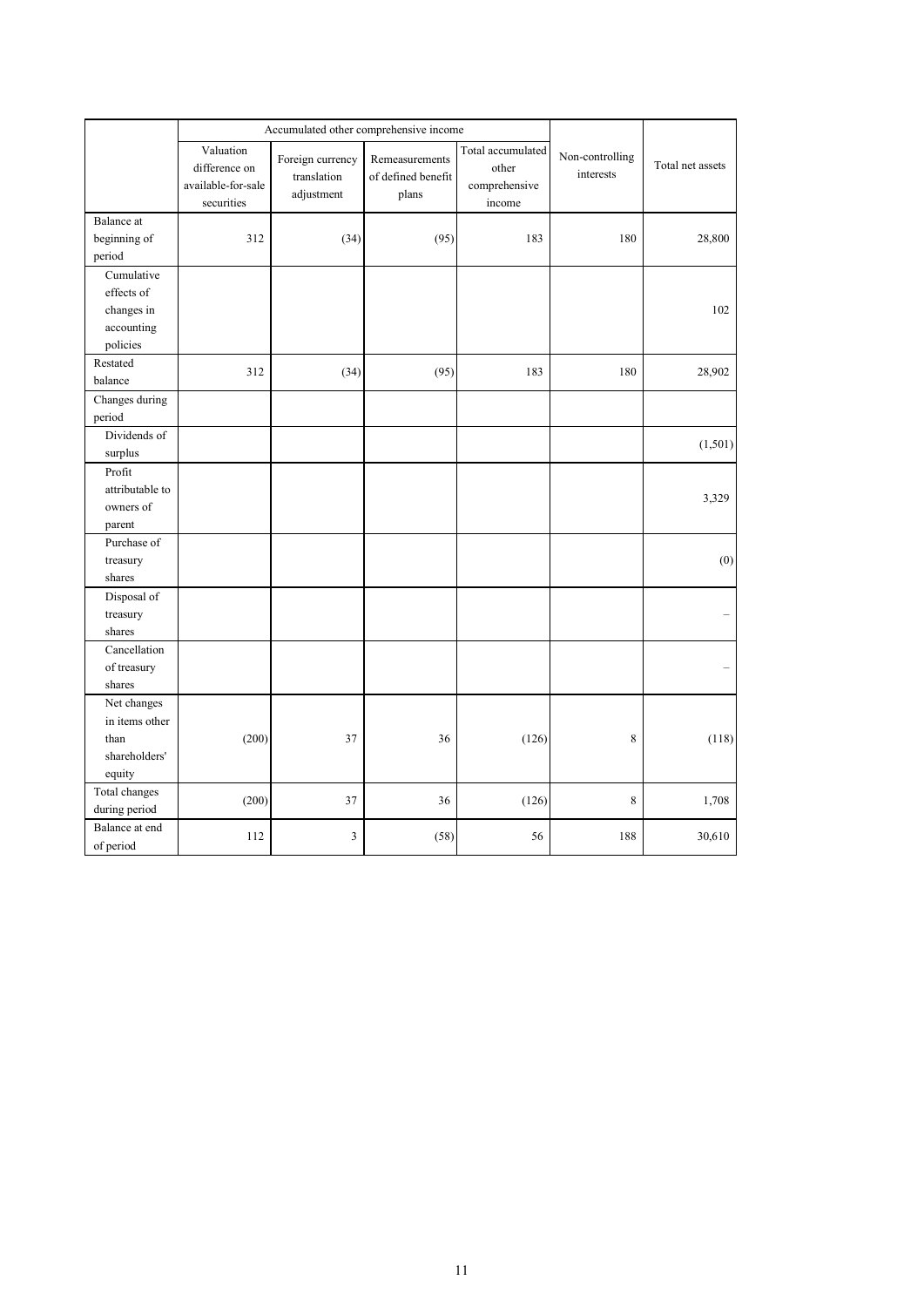### **Consolidated statements of cash flows**

|                                                                 |                   | (Millions of yen) |
|-----------------------------------------------------------------|-------------------|-------------------|
|                                                                 | Fiscal year ended | Fiscal year ended |
|                                                                 | March 31, 2021    | March 31, 2022    |
| Cash flows from operating activities                            |                   |                   |
| Profit before income taxes                                      | 5,218             | 4,986             |
| Depreciation                                                    | 402               | 507               |
| Increase (decrease) in allowance for doubtful accounts          | (8)               | (28)              |
| Increase (decrease) in provision for warranties for completed   | (17)              | 1                 |
| construction                                                    |                   |                   |
| Increase (decrease) in provision for loss on construction       | 284               | (71)              |
| contracts                                                       |                   |                   |
| Increase (decrease) in provision for bonuses                    | 130               | (351)             |
| Increase (decrease) in provision for bonuses for directors (and | (6)               | (3)               |
| other officers)                                                 |                   |                   |
| Increase (decrease) in retirement benefit liability             | 185               | 97                |
| Loss (gain) on sale of property, plant and equipment            | (15)              | 2                 |
| Loss on retirement of non-current assets                        | 3                 | 9                 |
| Interest and dividend income                                    | (51)              | (43)              |
| Interest expenses                                               | 6                 | 5                 |
| Foreign exchange losses (gains)                                 | (16)              | (20)              |
| Loss (gain) on sale of investment securities                    |                   | (372)             |
| Impairment losses                                               | 211               |                   |
| Decrease (increase) in trade receivables                        | (2,828)           | 2,686             |
| Decrease (increase) in costs on construction contracts in       | 492               | 227               |
| progress                                                        |                   |                   |
| Decrease (increase) in other assets                             | 70                | (279)             |
| Increase (decrease) in trade payables                           | (76)              | 534               |
| Increase (decrease) in advances received on construction        | (62)              | (1,085)           |
| contracts in progress                                           |                   |                   |
| Increase (decrease) in accrued consumption taxes                | (704)             | 94                |
| Increase (decrease) in other liabilities                        | 240               | 263               |
| Subtotal                                                        | 3,456             | 7,162             |
| Interest and dividends received                                 | 53                | 43                |
| Interest paid                                                   | (6)               | (5)               |
| Income taxes paid                                               | (2,077)           | (2, 450)          |
| Net cash provided by (used in) operating activities             | 1,426             | 4,750             |
| Cash flows from investing activities                            |                   |                   |
| Purchase of investment securities                               | (4)               | (5)               |
| Proceeds from sale of investment securities                     |                   | 645               |
| Purchase of property, plant and equipment                       | (702)             | (627)             |
| Proceeds from sale of property, plant and equipment             | 16                | 75                |
| Purchase of intangible assets                                   | (29)              | (273)             |
| Proceeds from collection of loans receivable                    | 46                |                   |
| Payments of guarantee deposits                                  | (8)               | (15)              |
| Proceeds from refund of guarantee deposits                      | 6                 | 12                |
| Other payments                                                  | (41)              | (10)              |
| Other proceeds                                                  | $10\,$            | 173               |
| Net cash provided by (used in) investing activities             | (705)             | (23)              |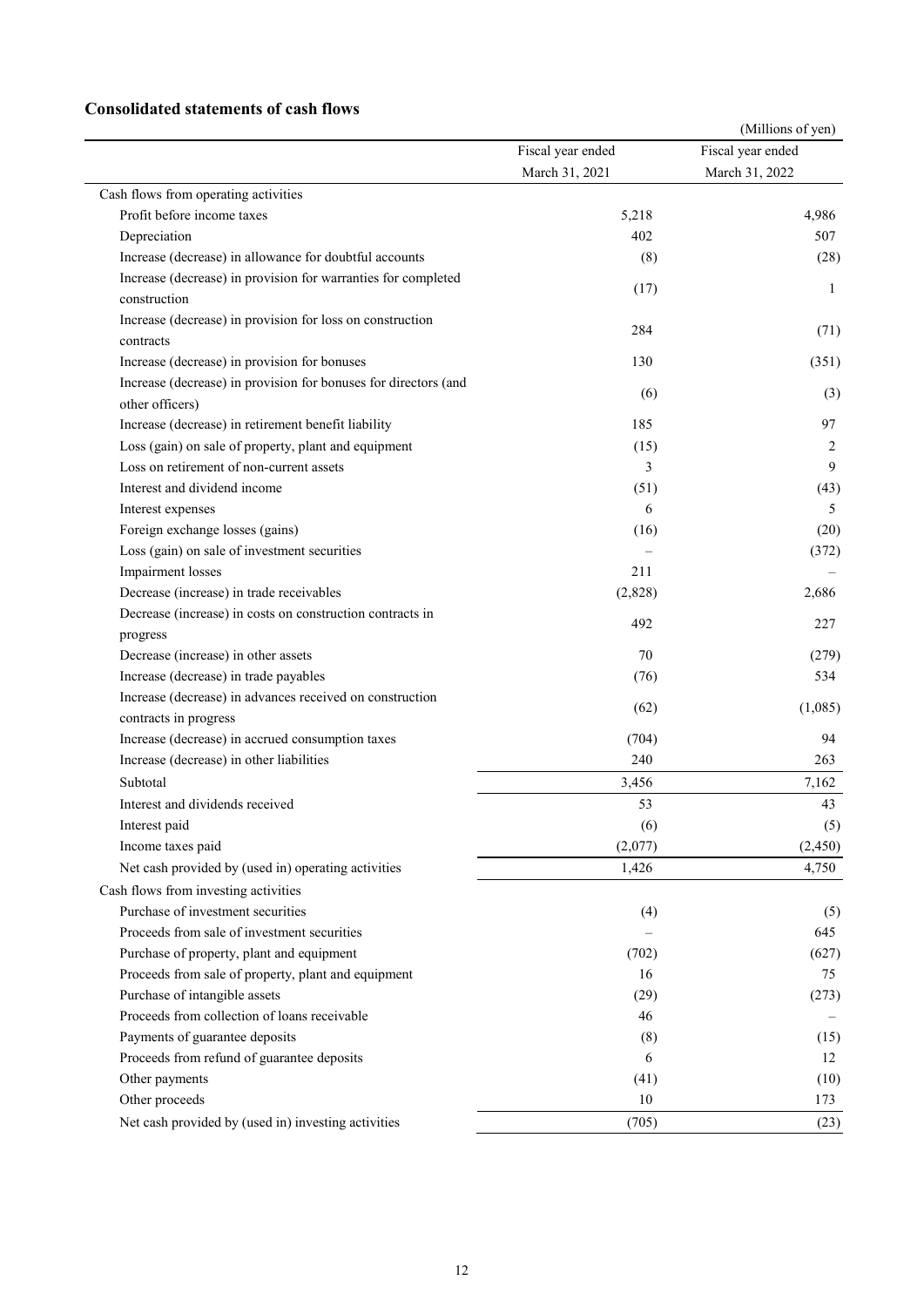|                                                             |                   | (Millions of yen) |
|-------------------------------------------------------------|-------------------|-------------------|
|                                                             | Fiscal year ended | Fiscal year ended |
|                                                             | March 31, 2021    | March 31, 2022    |
| Cash flows from financing activities                        |                   |                   |
| Repayments of long-term borrowings                          | (274)             | (278)             |
| Repayments of lease liabilities                             | (12)              | (5)               |
| Proceeds from disposal of treasury shares                   | $\Omega$          |                   |
| Purchase of treasury shares                                 | (1)               | (0)               |
| Dividends paid                                              | (1,496)           | (1,501)           |
| Net cash provided by (used in) financing activities         | (1,784)           | (1,785)           |
| Effect of exchange rate change on cash and cash equivalents | 71                | 60                |
| Net increase (decrease) in cash and cash equivalents        | (991)             | 3,001             |
| Cash and cash equivalents at beginning of period            | 18,713            | 17,722            |
| Cash and cash equivalents at end of period                  | 17,722            | 20,723            |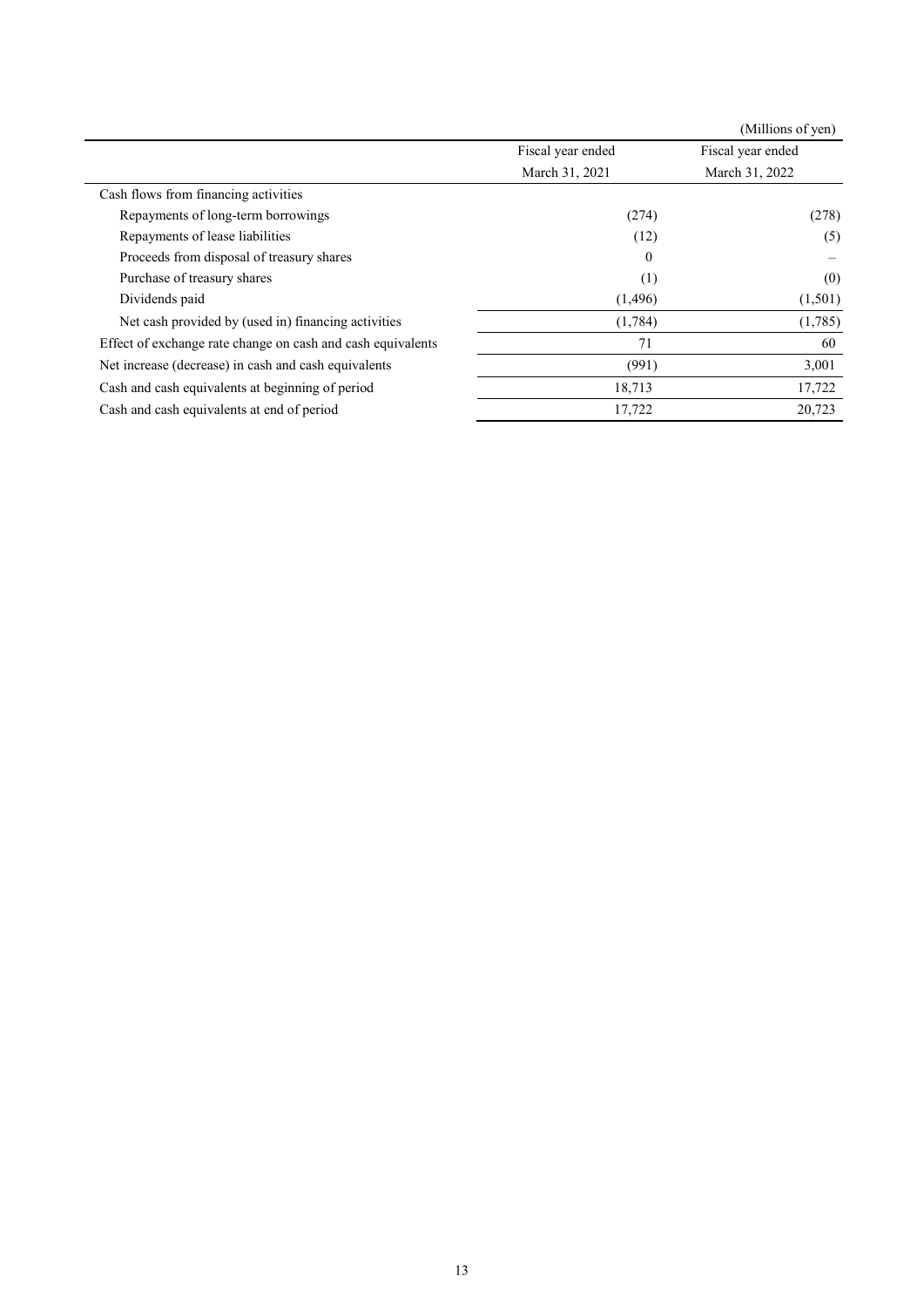# **Non-consolidated financial statements**

**Non-consolidated balance sheets**

| As of March 31, 2022<br>As of March 31, 2021<br>Assets<br>Current assets<br>16,884<br>Cash and deposits<br>Notes receivable - trade<br>1,970<br>Electronically recorded monetary claims - operating<br>2,921<br>Accounts receivable from completed construction<br>17,367<br>11,211<br>contracts<br>Contract assets<br>Real estate for sale<br>$\mathbf{0}$<br>Costs on construction contracts in progress<br>1,345<br>Raw materials and supplies<br>171<br>Accounts receivable - other<br>255 |       |     | (Millions of yen) |
|------------------------------------------------------------------------------------------------------------------------------------------------------------------------------------------------------------------------------------------------------------------------------------------------------------------------------------------------------------------------------------------------------------------------------------------------------------------------------------------------|-------|-----|-------------------|
|                                                                                                                                                                                                                                                                                                                                                                                                                                                                                                |       |     |                   |
|                                                                                                                                                                                                                                                                                                                                                                                                                                                                                                |       |     |                   |
|                                                                                                                                                                                                                                                                                                                                                                                                                                                                                                |       |     |                   |
|                                                                                                                                                                                                                                                                                                                                                                                                                                                                                                |       |     | 19,620            |
|                                                                                                                                                                                                                                                                                                                                                                                                                                                                                                |       |     | 1,915             |
|                                                                                                                                                                                                                                                                                                                                                                                                                                                                                                |       |     | 2,563             |
|                                                                                                                                                                                                                                                                                                                                                                                                                                                                                                |       |     |                   |
|                                                                                                                                                                                                                                                                                                                                                                                                                                                                                                |       |     |                   |
|                                                                                                                                                                                                                                                                                                                                                                                                                                                                                                |       |     | 4,573             |
|                                                                                                                                                                                                                                                                                                                                                                                                                                                                                                |       |     | $\theta$          |
|                                                                                                                                                                                                                                                                                                                                                                                                                                                                                                |       |     | 300               |
|                                                                                                                                                                                                                                                                                                                                                                                                                                                                                                |       |     | 180               |
|                                                                                                                                                                                                                                                                                                                                                                                                                                                                                                |       |     | 583               |
|                                                                                                                                                                                                                                                                                                                                                                                                                                                                                                | Other | 125 | 249               |
| Allowance for doubtful accounts<br>(2)                                                                                                                                                                                                                                                                                                                                                                                                                                                         |       |     | (2)               |
| 41,039<br>Total current assets                                                                                                                                                                                                                                                                                                                                                                                                                                                                 |       |     | 41,197            |
| Non-current assets                                                                                                                                                                                                                                                                                                                                                                                                                                                                             |       |     |                   |
| Property, plant and equipment                                                                                                                                                                                                                                                                                                                                                                                                                                                                  |       |     |                   |
| 3,931<br><b>Buildings</b>                                                                                                                                                                                                                                                                                                                                                                                                                                                                      |       |     | 3,871             |
| Accumulated depreciation<br>(2, 412)                                                                                                                                                                                                                                                                                                                                                                                                                                                           |       |     | (2, 344)          |
| Buildings, net<br>1,518                                                                                                                                                                                                                                                                                                                                                                                                                                                                        |       |     | 1,526             |
| <b>Structures</b><br>570                                                                                                                                                                                                                                                                                                                                                                                                                                                                       |       |     | 559               |
| Accumulated depreciation<br>(402)                                                                                                                                                                                                                                                                                                                                                                                                                                                              |       |     | (407)             |
| 167<br>Structures, net                                                                                                                                                                                                                                                                                                                                                                                                                                                                         |       |     | 151               |
| Machinery and equipment<br>5,083                                                                                                                                                                                                                                                                                                                                                                                                                                                               |       |     | 4,808             |
| Accumulated depreciation<br>(4,087)                                                                                                                                                                                                                                                                                                                                                                                                                                                            |       |     | (3,719)           |
| Machinery and equipment, net<br>996                                                                                                                                                                                                                                                                                                                                                                                                                                                            |       |     | 1,088             |
| Tools, furniture and fixtures<br>228                                                                                                                                                                                                                                                                                                                                                                                                                                                           |       |     | 187               |
| Accumulated depreciation<br>(185)                                                                                                                                                                                                                                                                                                                                                                                                                                                              |       |     | (144)             |
| Tools, furniture and fixtures, net<br>42                                                                                                                                                                                                                                                                                                                                                                                                                                                       |       |     | 42                |
| Land<br>2,694                                                                                                                                                                                                                                                                                                                                                                                                                                                                                  |       |     | 2,634             |
| Leased assets<br>215                                                                                                                                                                                                                                                                                                                                                                                                                                                                           |       |     | 178               |
| Accumulated depreciation<br>(202)                                                                                                                                                                                                                                                                                                                                                                                                                                                              |       |     | (178)             |
| Leased assets, net<br>13                                                                                                                                                                                                                                                                                                                                                                                                                                                                       |       |     | $\overline{0}$    |
| Construction in progress<br>166                                                                                                                                                                                                                                                                                                                                                                                                                                                                |       |     | 253               |
| Other, net<br>$\overline{c}$                                                                                                                                                                                                                                                                                                                                                                                                                                                                   |       |     | $\overline{c}$    |
| 5,602<br>Total property, plant and equipment                                                                                                                                                                                                                                                                                                                                                                                                                                                   |       |     | 5,699             |
| Intangible assets                                                                                                                                                                                                                                                                                                                                                                                                                                                                              |       |     |                   |
| Leasehold interests in land<br>50                                                                                                                                                                                                                                                                                                                                                                                                                                                              |       |     | 50                |
| Software<br>44                                                                                                                                                                                                                                                                                                                                                                                                                                                                                 |       |     | 286               |
| Other<br>345                                                                                                                                                                                                                                                                                                                                                                                                                                                                                   |       |     | 266               |
| Total intangible assets<br>440                                                                                                                                                                                                                                                                                                                                                                                                                                                                 |       |     | 603               |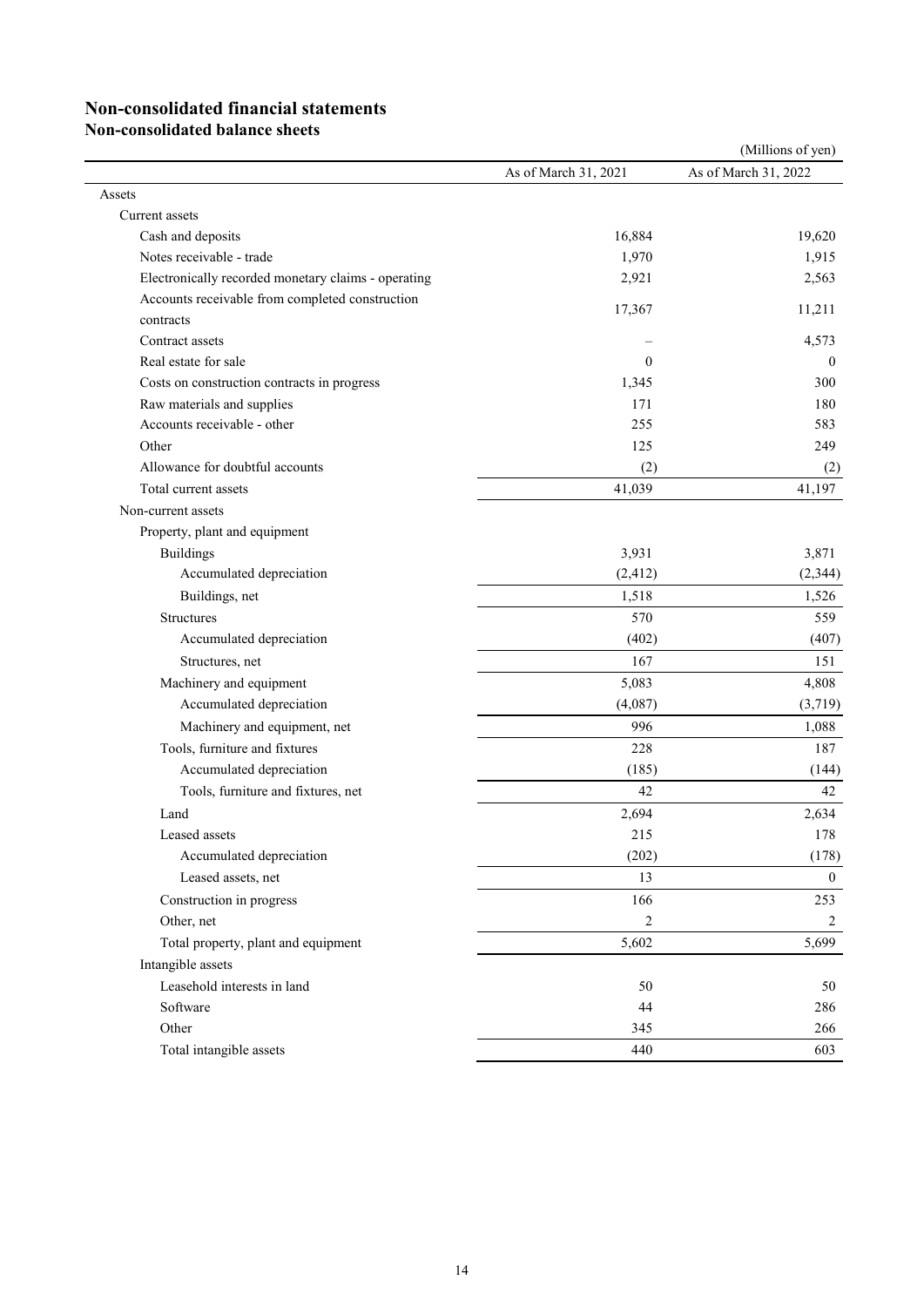|                                                          |                      | (Millions of yen)    |
|----------------------------------------------------------|----------------------|----------------------|
|                                                          | As of March 31, 2021 | As of March 31, 2022 |
| Investments and other assets                             |                      |                      |
| Investment securities                                    | 974                  | 417                  |
| Shares of subsidiaries and associates                    | 399                  | 439                  |
| Guarantee deposits                                       | 318                  | 314                  |
| Distressed receivables                                   | 28                   | 20                   |
| Deferred tax assets                                      | 2,045                | 1,927                |
| Insurance funds                                          | 151                  |                      |
| Other                                                    | 66                   | 47                   |
| Allowance for doubtful accounts                          | (29)                 | (21)                 |
| Total investments and other assets                       | 3,953                | 3,146                |
| Total non-current assets                                 | 9,996                | 9,449                |
| Total assets                                             | 51,036               | 50,647               |
| Liabilities                                              |                      |                      |
| <b>Current</b> liabilities                               |                      |                      |
| Notes payable - trade                                    | 5,677                | 6,082                |
| Accounts payable for construction contracts              | 5,584                | 5,494                |
| Short-term borrowings                                    | 278                  |                      |
| Lease liabilities                                        | 3                    | $\theta$             |
| Income taxes payable                                     | 1,257                | 537                  |
| Advances received on construction contracts in progress  | 1,894                | 547                  |
| Provision for warranties for completed construction      | 24                   | 25                   |
| Provision for loss on construction contracts             | 282                  | 168                  |
| Provision for bonuses                                    | 1,480                | 1,130                |
| Provision for bonuses for directors (and other officers) | 29                   | 25                   |
| Other                                                    | 2,106                | 2,367                |
| Total current liabilities                                | 18,619               | 16,379               |
| Non-current liabilities                                  |                      |                      |
| Lease liabilities                                        | 5                    |                      |
| Provision for retirement benefits                        | 3,989                | 4,070                |
| Other                                                    | 71                   | 97                   |
| Total non-current liabilities                            | 4,066                | 4,167                |
| Total liabilities                                        | 22,685               | 20,547               |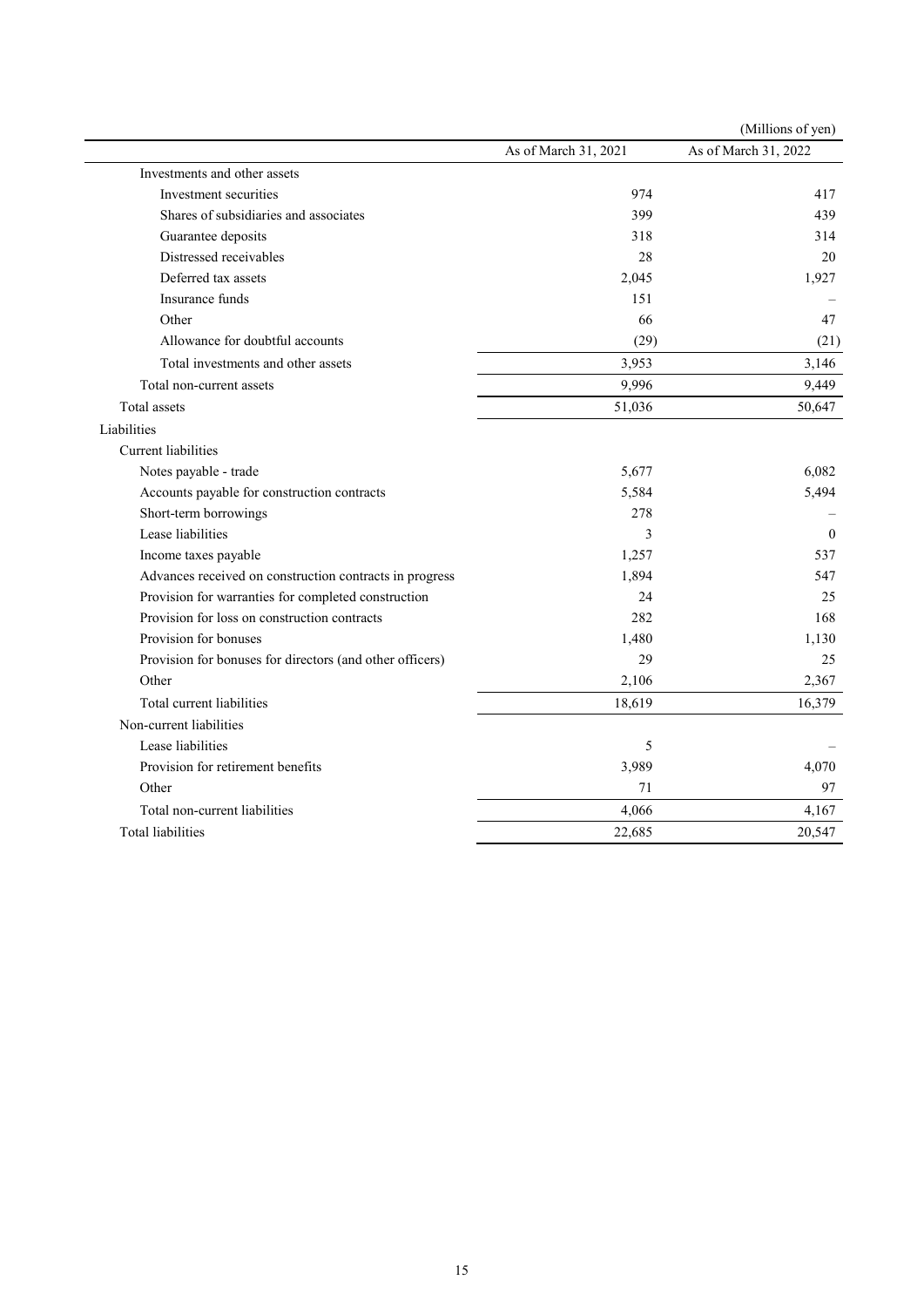|                                                       |                      | (Millions of yen)    |
|-------------------------------------------------------|----------------------|----------------------|
|                                                       | As of March 31, 2021 | As of March 31, 2022 |
| Net assets                                            |                      |                      |
| Shareholders' equity                                  |                      |                      |
| Share capital                                         | 6,052                | 6,052                |
| Capital surplus                                       |                      |                      |
| Legal capital surplus                                 | 1,753                | 1,753                |
| Other capital surplus                                 | 269                  |                      |
| Total capital surplus                                 | 2,022                | 1,753                |
| Retained earnings                                     |                      |                      |
| Other retained earnings                               |                      |                      |
| Retained earnings brought forward                     | 21,020               | 22,182               |
| Total retained earnings                               | 21,020               | 22,182               |
| Treasury shares                                       | (1,057)              | (0)                  |
| Total shareholders' equity                            | 28,038               | 29,987               |
| Valuation and translation adjustments                 |                      |                      |
| Valuation difference on available-for-sale securities | 312                  | 112                  |
| Total valuation and translation adjustments           | 312                  | 112                  |
| Total net assets                                      | 28,350               | 30,099               |
| Total liabilities and net assets                      | 51,036               | 50,647               |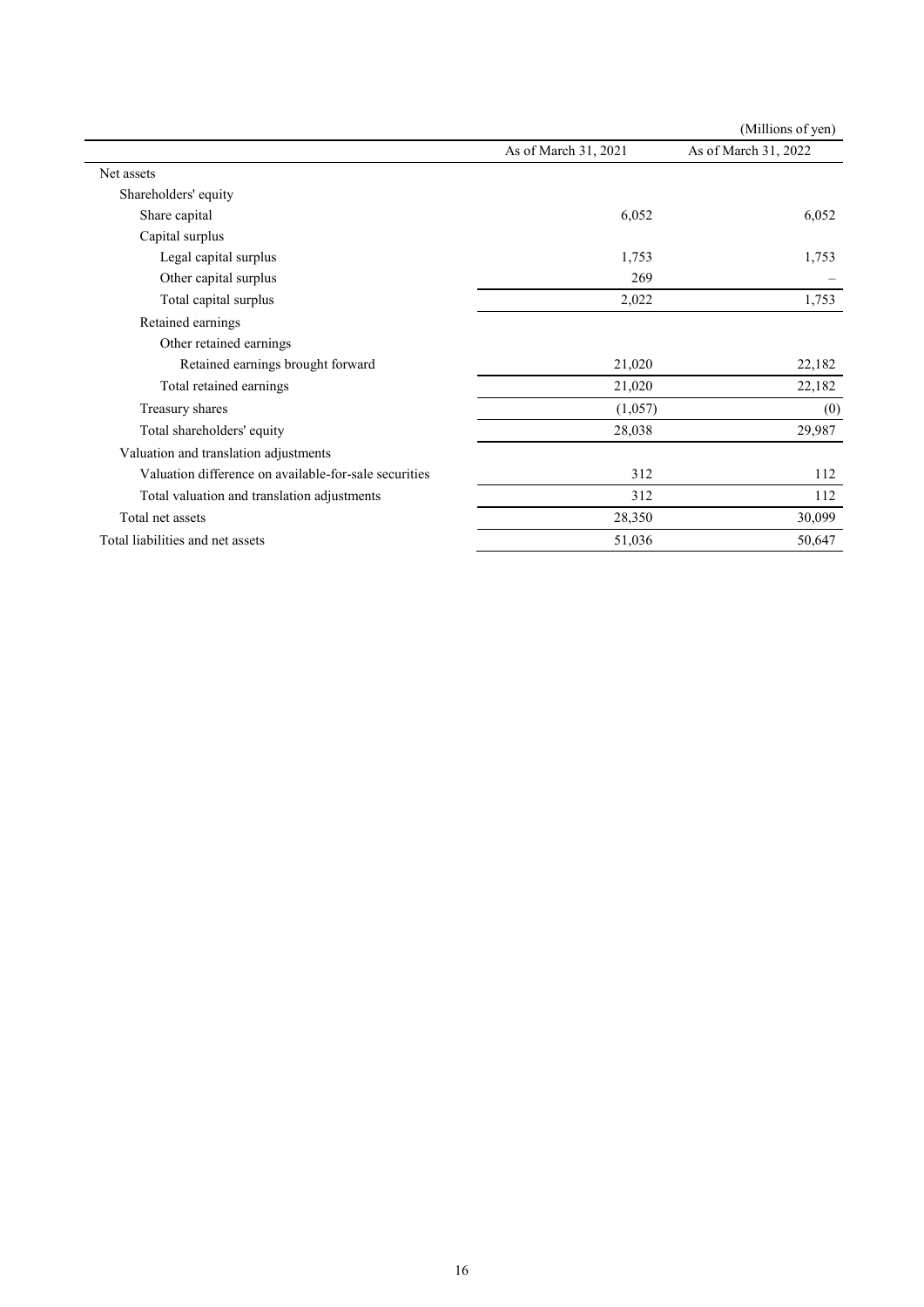### **Non-consolidated statements of income**

|                                                          |                   | (Millions of yen) |
|----------------------------------------------------------|-------------------|-------------------|
|                                                          | Fiscal year ended | Fiscal year ended |
|                                                          | March 31, 2021    | March 31, 2022    |
| Net sales                                                |                   |                   |
| Net sales of completed construction contracts            | 66,520            | 63,931            |
| Total net sales                                          | 66,520            | 63,931            |
| Cost of sales                                            |                   |                   |
| Cost of sales of completed construction contracts        | 54,120            | 52,334            |
| Total cost of sales                                      | 54,120            | 52,334            |
| Gross profit                                             |                   |                   |
| Gross profit on completed construction contracts         | 12,399            | 11,597            |
| Total gross profit                                       | 12,399            | 11,597            |
| Selling, general and administrative expenses             |                   |                   |
| Remuneration for directors (and other officers)          | 237               | 244               |
| Provision for bonuses for directors (and other officers) | 29                | 25                |
| Salaries, allowances and bonuses                         | 2,969             | 2.952             |
| Provision for bonuses                                    | 565               | 440               |
| Retirement benefit expenses                              | 251               | 248               |
| Legal welfare expenses                                   | 692               | 710               |
| Welfare expenses                                         | 222               | 260               |
| Repair and maintenance expenses                          | 7                 | 12                |
| Stationery expenses                                      | 243               | 259               |
| Communication and transportation expenses                | 325               | 368               |
| Power utilities expenses                                 | 46                | 46                |
| Research study expenses                                  | 274               | 300               |
| Advertising expenses                                     | 25                | 26                |
| Provision of allowance for doubtful accounts             | $\mathbf{0}$      | $\mathbf{0}$      |
| Entertainment expenses                                   | 35                | 46                |
| Donations                                                | 3                 | 3                 |
|                                                          | 404               | 400               |
| Rent expenses on land and buildings<br>Depreciation      | 136               | 185               |
| Taxes and dues                                           | 252               | 251               |
|                                                          | 22                | 17                |
| Insurance expenses                                       |                   |                   |
| Miscellaneous expenses                                   | 454               | 480               |
| Total selling, general and administrative expenses       | 7,200             | 7,283             |
| Operating profit                                         | 5,199             | 4,313             |
| Non-operating income                                     |                   |                   |
| Interest income                                          | 5                 | 3                 |
| Dividend income                                          | 34                | 190               |
| Patent income                                            | 21                | 27                |
| Foreign exchange gains                                   | 32                | 49                |
| Other                                                    | 9                 | 28                |
| Total non-operating income                               | 102               | 300               |
| Non-operating expenses                                   |                   |                   |
| Interest expenses                                        | 6                 | 5                 |
| Guarantee commission                                     | 30                | 22                |
| Commission for syndicated loans                          | 5                 | 5                 |
| Other                                                    | $\mathbf{0}$      | $\boldsymbol{0}$  |
| Total non-operating expenses                             | 42                | 34                |
| Ordinary profit                                          | 5,259             | 4,579             |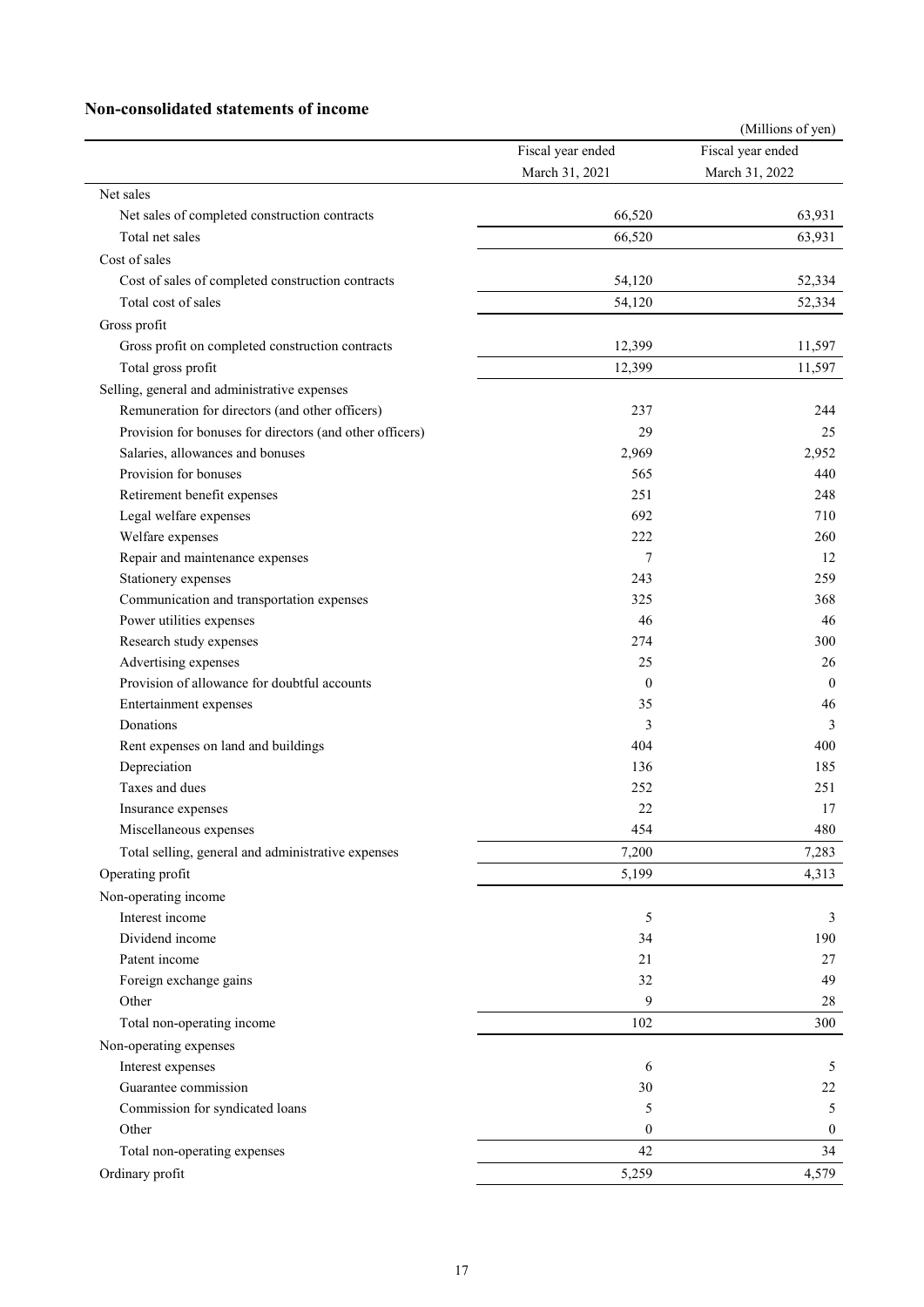|                                          |                   | (Millions of yen) |
|------------------------------------------|-------------------|-------------------|
|                                          | Fiscal year ended | Fiscal year ended |
|                                          | March 31, 2021    | March 31, 2022    |
| Extraordinary income                     |                   |                   |
| Gain on sale of non-current assets       | 11                | $\mathbf{0}$      |
| Gain on sale of investment securities    | $\equiv$          | 372               |
| Total extraordinary income               | 11                | 372               |
| <b>Extraordinary losses</b>              |                   |                   |
| Loss on sale of non-current assets       |                   | $\overline{c}$    |
| Loss on retirement of non-current assets | $\Omega$          | 8                 |
| Impairment losses                        | 214               |                   |
| Other                                    |                   |                   |
| Total extraordinary losses               | 215               | 10                |
| Profit before income taxes               | 5,055             | 4,940             |
| Income taxes - current                   | 1,889             | 1,422             |
| Income taxes - deferred                  | (241)             | 163               |
| Total income taxes                       | 1,647             | 1,585             |
| Profit                                   | 3,407             | 3,354             |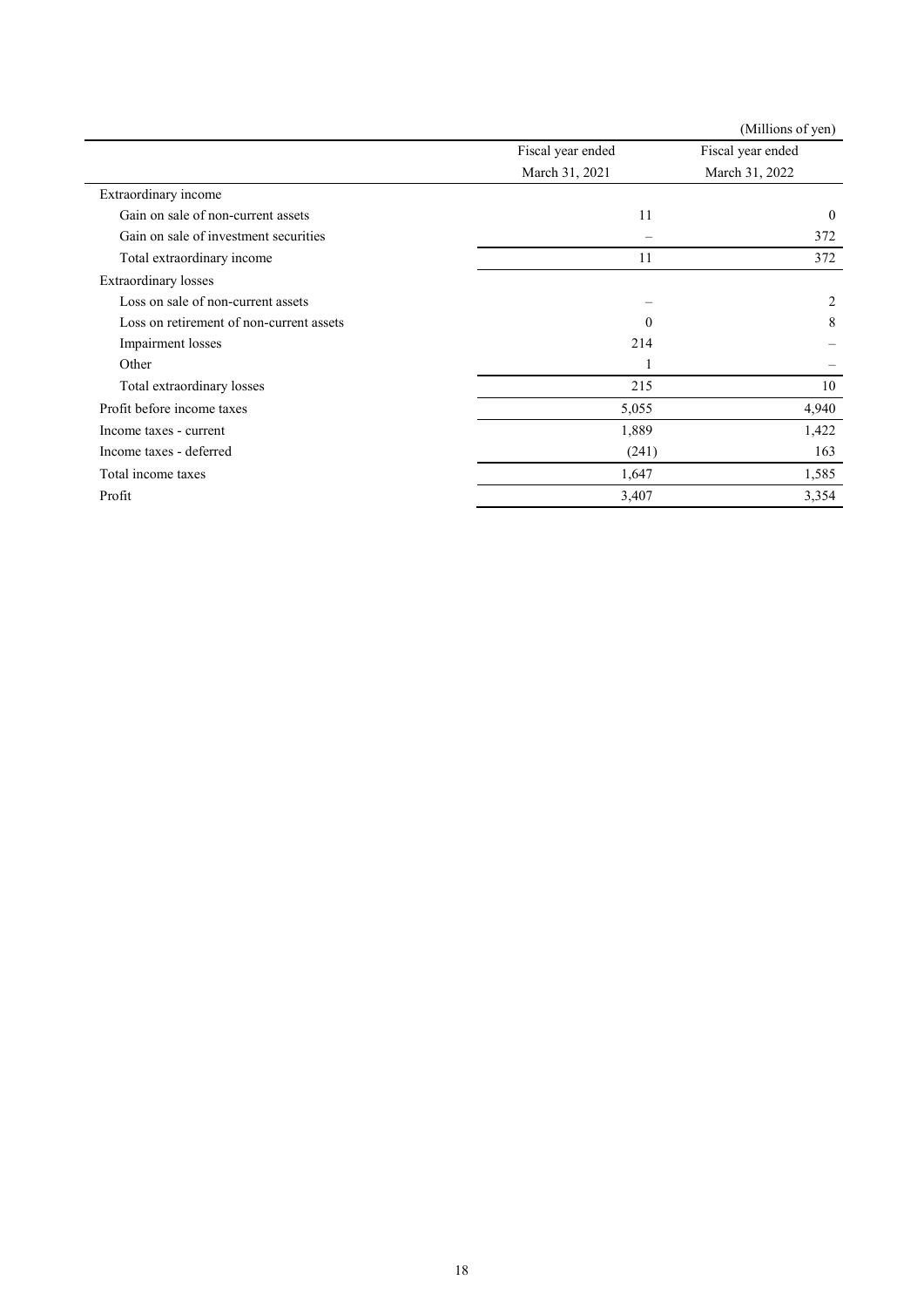## **Non-consolidated statements of changes in equity**

Fiscal year ended March 31, 2021

|                                                         | Shareholders' equity     |                          |               |                                      |                 |                          |
|---------------------------------------------------------|--------------------------|--------------------------|---------------|--------------------------------------|-----------------|--------------------------|
|                                                         |                          | Capital surplus          |               | Retained earnings                    |                 |                          |
|                                                         | Share capital            | Legal capital            | Other capital | Other retained<br>earnings           | Treasury shares | Total<br>shareholders'   |
|                                                         |                          | surplus                  | surplus       | Retained earnings<br>brought forward |                 | equity                   |
| Balance at beginning of period                          | 6,052                    | 1,753                    | 269           | 19,114                               | (1,056)         | 26,133                   |
| Cumulative effects of changes in<br>accounting policies |                          |                          |               |                                      |                 |                          |
| <b>Restated balance</b>                                 | 6,052                    | 1,753                    | 269           | 19,114                               | (1,056)         | 26,133                   |
| Changes during period                                   |                          |                          |               |                                      |                 |                          |
| Dividends of surplus                                    |                          |                          |               | (1,501)                              |                 | (1,501)                  |
| Profit                                                  |                          |                          |               | 3,407                                |                 | 3,407                    |
| Purchase of treasury shares                             |                          |                          |               |                                      | (1)             | (1)                      |
| Disposal of treasury shares                             |                          |                          | $\mathbf{0}$  |                                      | $\mathbf{0}$    | $\overline{0}$           |
| Cancellation of treasury shares                         |                          |                          |               |                                      |                 | $\overline{\phantom{m}}$ |
| Net changes in items other than<br>shareholders' equity |                          |                          |               |                                      |                 |                          |
| Total changes during period                             | $\overline{\phantom{0}}$ | $\overline{\phantom{0}}$ | $\Omega$      | 1,906                                | (1)             | 1,905                    |
| Balance at end of period                                | 6,052                    | 1,753                    | 269           | 21,020                               | (1,057)         | 28,038                   |

|                                  | Valuation and      |                  |
|----------------------------------|--------------------|------------------|
|                                  | translation        |                  |
|                                  | adjustments        |                  |
|                                  | Valuation          | Total net assets |
|                                  | difference on      |                  |
|                                  | available-for-sale |                  |
|                                  | securities         |                  |
| Balance at beginning of period   | 188                | 26,321           |
| Cumulative effects of changes in |                    |                  |
| accounting policies              |                    |                  |
| Restated balance                 | 188                | 26,321           |
| Changes during period            |                    |                  |
| Dividends of surplus             |                    | (1, 501)         |
| Profit                           |                    | 3,407            |
| Purchase of treasury shares      |                    | (1)              |
| Disposal of treasury shares      |                    | $\Omega$         |
| Cancellation of treasury shares  |                    |                  |
| Net changes in items other than  | 124                | 124              |
| shareholders' equity             |                    |                  |
| Total changes during period      | 124                | 2,029            |
| Balance at end of period         | 312                | 28,350           |